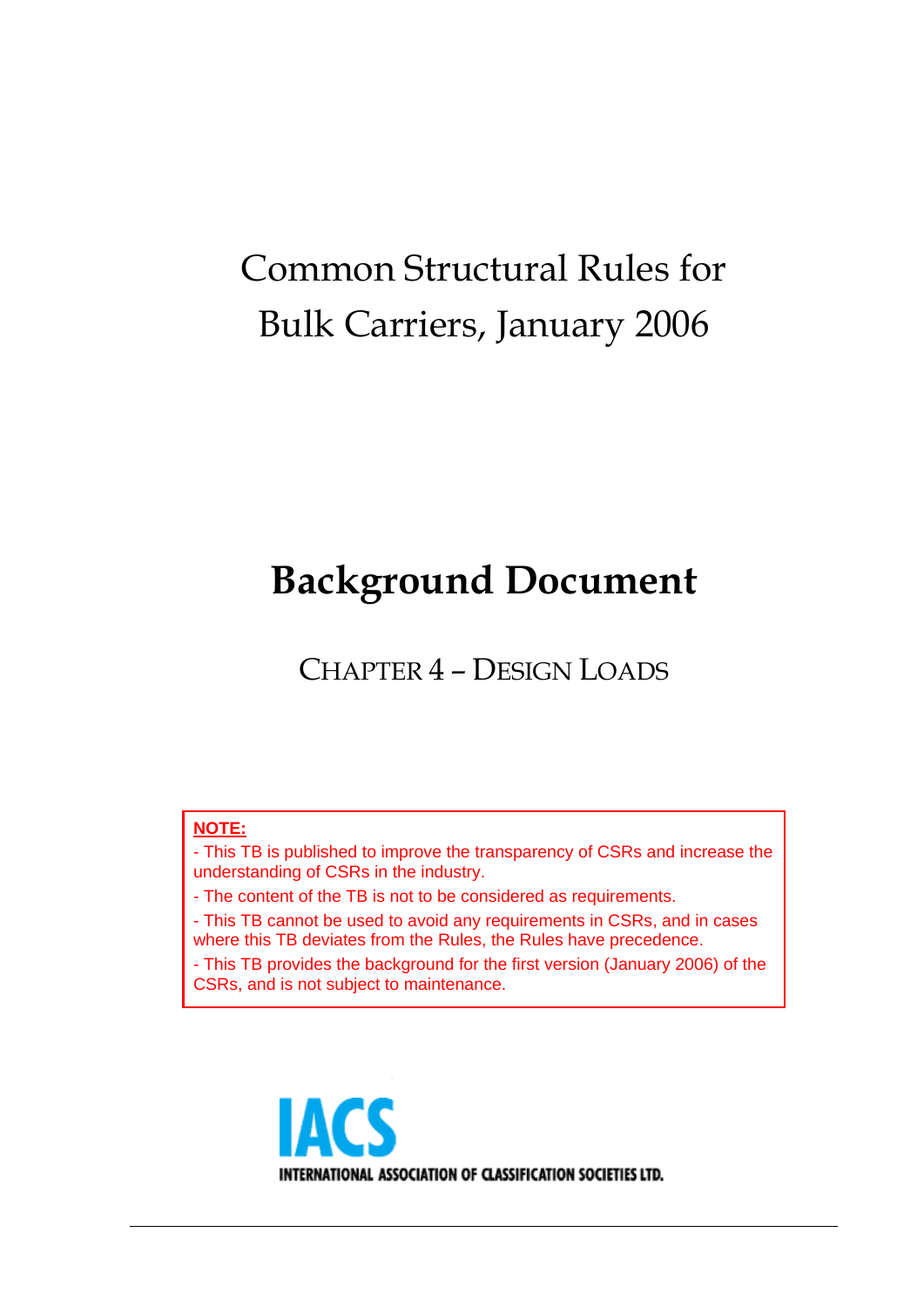#### **© IACS - the International Association of Classification Societies and the International Association of Classification Societies Limited**

All rights reserved.

Except as permitted under current English legislation no part of this work may be photocopied, stored in a retrieval system, published, performed in public, adapted, broadcast, transmitted, recorded or reproduced in any form or by means, without prior permission of the copyright owner.

Where IACS has granted written permission for any part of this publication to be quoted such quotation must include acknowledgement to IACS.

Enquiries should be addressed to the Permanent Secretary, International Association of Classification Societies Ltd, 36 Broadway London, SW1H 0BH Telephone: +44 (0)20 7976 0660 Fax: +44 (0)20 7808 1100 Email: PERMSEC@IACS.ORG.UK

#### **Terms and Conditions**

The International Association of Classification Societies (IACS), its Member Societies and IACS Ltd. and their directors, officers, members, employees and agents (on behalf of whom this notice is issued) shall be under no liability or responsibility in contract or negligence or otherwise howsoever to any person in respect of any information or advice expressly or impliedly given in this document, or in respect of any inaccuracy herein or omission herefrom or in respect of any act or omission which has caused or contributed to this document being issued with the information or advice it contains (if any).

Without derogating from the generality of the foregoing, neither the International Association of Classification Societies (IACS) nor IACS Ltd. nor its Member Societies nor their directors, officers, members, employees or agents shall be liable in contract or negligence or otherwise howsoever for any direct, indirect or consequential loss to any person caused by or arising from any information, advice, inaccuracy or omission given or contained herein or any act or omission causing or contributing to any such information, advice, inaccuracy or omission given or contained herein. Any dispute concerning the provision of material herein is subject to the exclusive jurisdiction of the English courts and will be governed by English Law.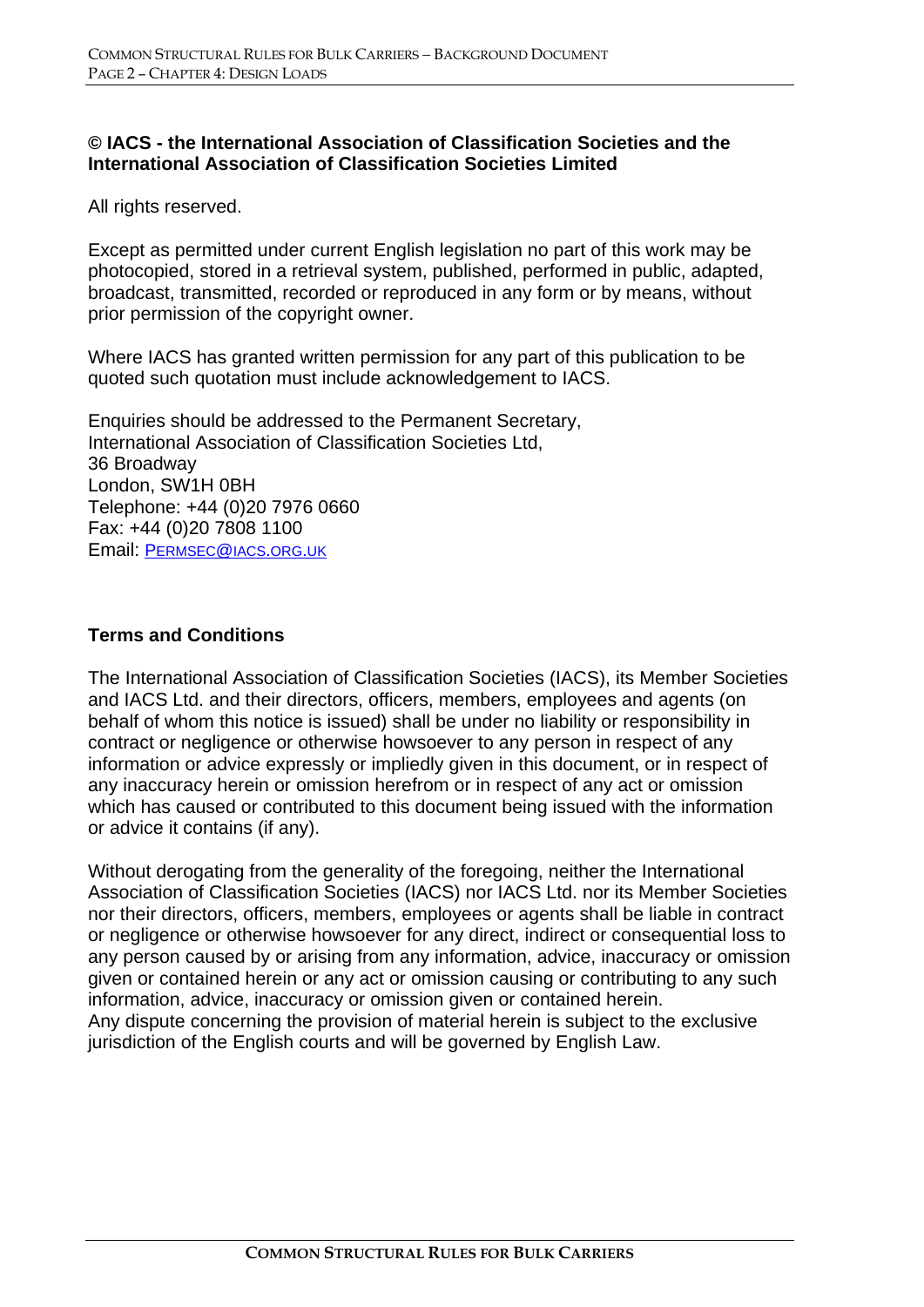#### **TABLE OF CONTENTS:** GENERAI  $2.1$  $22$  $2.3$  $2\Delta$ 2.5  $31$  $3.2$  $1.1$  $21$  $22$  $2.3$ Still water bending moment and still water shear force in flooded condition..................... 11  $2\Delta$  $3.1$  $3.2$ 3.3 3.4  $1.1$  $1.2$  $2.1$  $22$  $11$  $1.2$ 1.3  $1.4$

 $\mathbf{1}$ 

 $\mathbf{1}$ 

 $\overline{2}$ 

3

 $\mathbf{1}$ 

 $\mathcal{D}$ 

 $\mathbf{z}$ 

 $\mathbf{1}$ 

 $\overline{2}$ 

1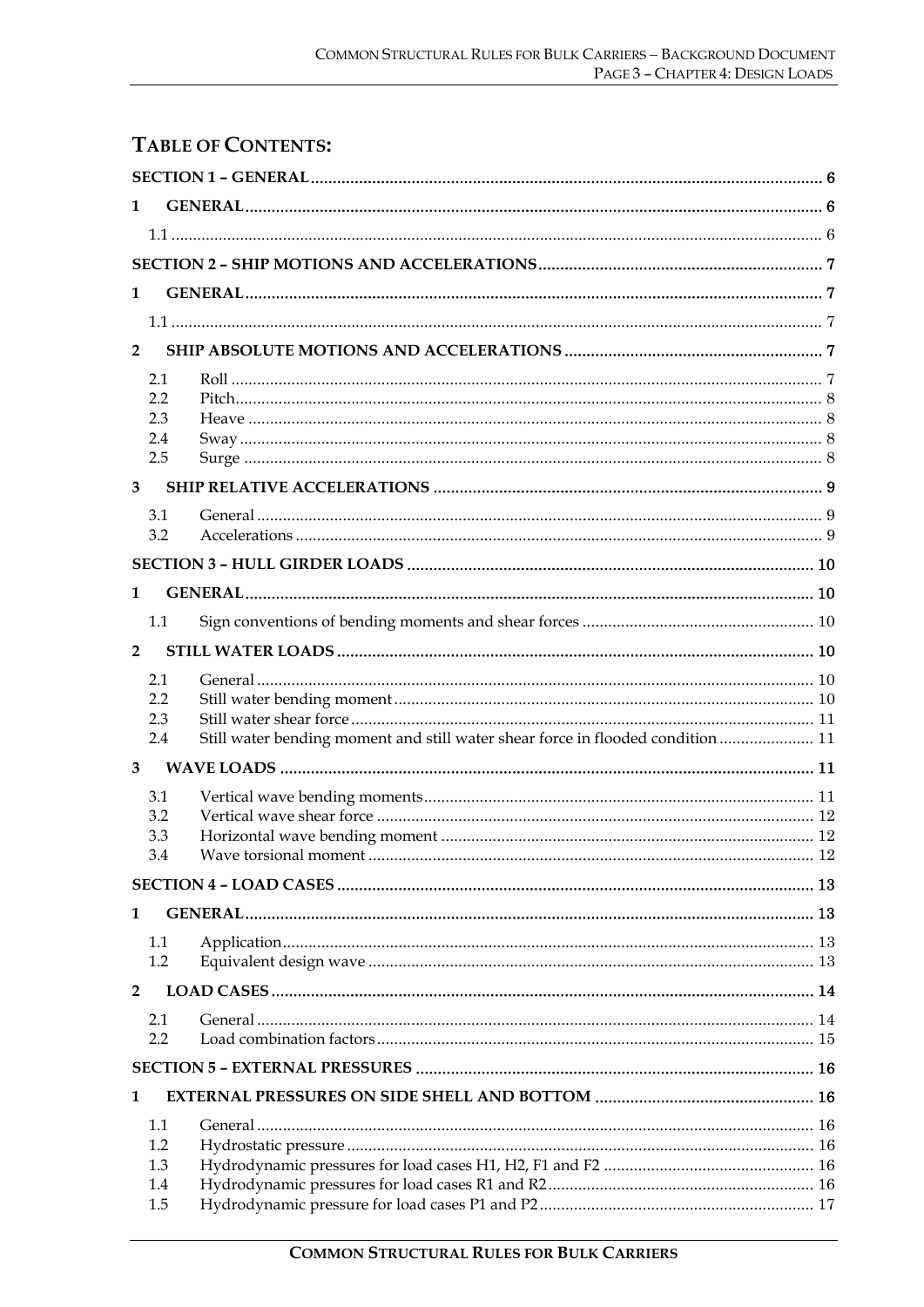|                | 1.6                      |                                                                                                                |  |  |  |  |
|----------------|--------------------------|----------------------------------------------------------------------------------------------------------------|--|--|--|--|
| $\overline{2}$ |                          |                                                                                                                |  |  |  |  |
|                | 2.1<br>2.2<br>2.3<br>2.4 |                                                                                                                |  |  |  |  |
| 3              |                          | <b>EXTERNAL PRESSURES ON SUPERSTRUCTURES AND DECKHOUSES  18</b>                                                |  |  |  |  |
|                | 3.1<br>3.2<br>3.3<br>3.4 |                                                                                                                |  |  |  |  |
| 4              |                          |                                                                                                                |  |  |  |  |
|                | 4.1<br>4.2               |                                                                                                                |  |  |  |  |
| 5              |                          |                                                                                                                |  |  |  |  |
|                | 5.1<br>5.2               |                                                                                                                |  |  |  |  |
|                |                          |                                                                                                                |  |  |  |  |
| 1              |                          |                                                                                                                |  |  |  |  |
|                | 1.1<br>1.2<br>1.3<br>1.4 |                                                                                                                |  |  |  |  |
| $\overline{2}$ |                          |                                                                                                                |  |  |  |  |
|                | 2.1<br>2.2               |                                                                                                                |  |  |  |  |
| 3              |                          |                                                                                                                |  |  |  |  |
|                | 3.1<br>3.2<br>3.3<br>3.4 |                                                                                                                |  |  |  |  |
| 4              |                          |                                                                                                                |  |  |  |  |
|                | 4.1                      |                                                                                                                |  |  |  |  |
|                |                          |                                                                                                                |  |  |  |  |
| 1              |                          |                                                                                                                |  |  |  |  |
|                | 1.1<br>1.2               |                                                                                                                |  |  |  |  |
| 2              |                          |                                                                                                                |  |  |  |  |
|                | 2.1<br>2.2<br>2.3        | $\label{eq:3} \textbf{Design loading conditions - General}.\textcolor{red}{\textbf{1:}\textbf{1:}\textbf{25}}$ |  |  |  |  |
| 3              |                          |                                                                                                                |  |  |  |  |
|                | 3.1                      |                                                                                                                |  |  |  |  |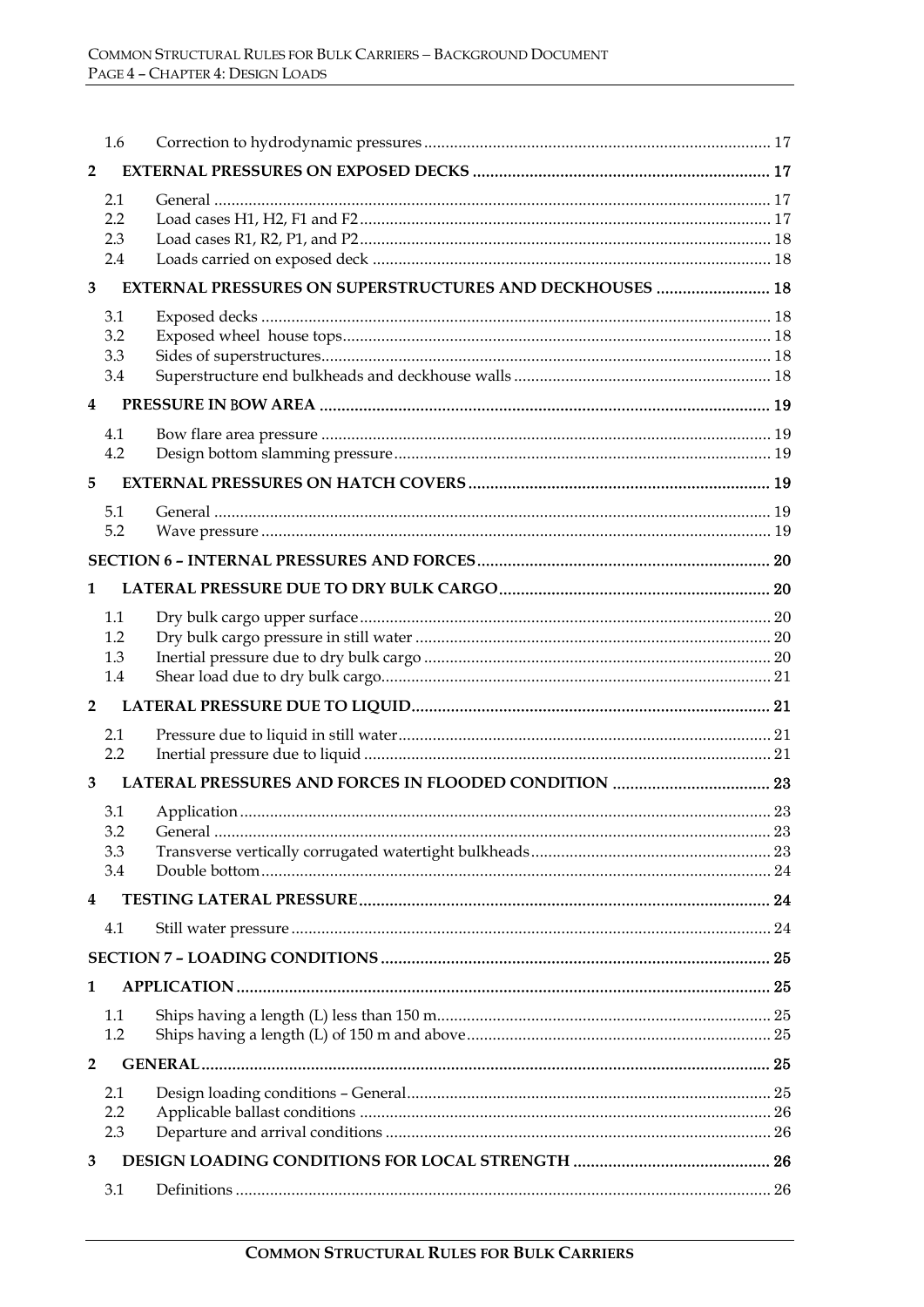|                | 3.2                                                                |                                                                                                   |  |  |  |  |  |
|----------------|--------------------------------------------------------------------|---------------------------------------------------------------------------------------------------|--|--|--|--|--|
|                | 3.3                                                                | Additional conditions applicable except when additional service feature {no MP} is assigned<br>26 |  |  |  |  |  |
|                | 3.4                                                                |                                                                                                   |  |  |  |  |  |
|                | 3.5                                                                |                                                                                                   |  |  |  |  |  |
|                | 3.6                                                                | Additional conditions applicable during loading and unloading in harbour only 27                  |  |  |  |  |  |
|                | 3.7                                                                |                                                                                                   |  |  |  |  |  |
| 4              |                                                                    | DESIGN LOADING CONDITIONS FOR DIRECT STRENGTH ANALYSIS  27                                        |  |  |  |  |  |
|                | 4.1                                                                |                                                                                                   |  |  |  |  |  |
|                | 4.2<br>4.3                                                         |                                                                                                   |  |  |  |  |  |
|                |                                                                    |                                                                                                   |  |  |  |  |  |
|                |                                                                    |                                                                                                   |  |  |  |  |  |
| 1              |                                                                    |                                                                                                   |  |  |  |  |  |
|                | 1.1                                                                |                                                                                                   |  |  |  |  |  |
|                | 1.2                                                                |                                                                                                   |  |  |  |  |  |
| $\overline{2}$ |                                                                    |                                                                                                   |  |  |  |  |  |
|                | 2.1                                                                |                                                                                                   |  |  |  |  |  |
|                | 2.2                                                                |                                                                                                   |  |  |  |  |  |
|                | 2.3                                                                |                                                                                                   |  |  |  |  |  |
| 3              |                                                                    |                                                                                                   |  |  |  |  |  |
|                | 3.1                                                                |                                                                                                   |  |  |  |  |  |
|                | 3.2                                                                |                                                                                                   |  |  |  |  |  |
| 4              |                                                                    |                                                                                                   |  |  |  |  |  |
|                | 4.1                                                                |                                                                                                   |  |  |  |  |  |
| 5              |                                                                    |                                                                                                   |  |  |  |  |  |
|                | 5.1                                                                |                                                                                                   |  |  |  |  |  |
|                |                                                                    |                                                                                                   |  |  |  |  |  |
| 1              |                                                                    |                                                                                                   |  |  |  |  |  |
|                | 1.1                                                                |                                                                                                   |  |  |  |  |  |
| 2              |                                                                    |                                                                                                   |  |  |  |  |  |
|                | 2.1                                                                | Maximum permissible mass and minimum required masses of single cargo hold in seagoing             |  |  |  |  |  |
|                |                                                                    |                                                                                                   |  |  |  |  |  |
|                | 2.2                                                                | Maximum permissible mass and minimum required masses of single cargo hold in harbour              |  |  |  |  |  |
|                |                                                                    |                                                                                                   |  |  |  |  |  |
| 3              |                                                                    | MAXIMUM AND MINIMUM MASSES OF CARGO OF TWO ADJACENT HOLDS  33                                     |  |  |  |  |  |
|                | 3.1                                                                | Maximum permissible mass and minimum required masses of two adjacent holds in                     |  |  |  |  |  |
|                | 3.2                                                                | Maximum permissible mass and minimum required masses of two adjacent cargo holds in               |  |  |  |  |  |
|                |                                                                    |                                                                                                   |  |  |  |  |  |
|                |                                                                    | APPENDIX 2 - STANDARD LOADING CONDITION FOR DIRECT STRENGTH ANALYSIS 34                           |  |  |  |  |  |
|                |                                                                    |                                                                                                   |  |  |  |  |  |
|                | APPENDIX 3 - STANDARD LOADING CONDITION FOR FATIGUE ASSESSMENT  35 |                                                                                                   |  |  |  |  |  |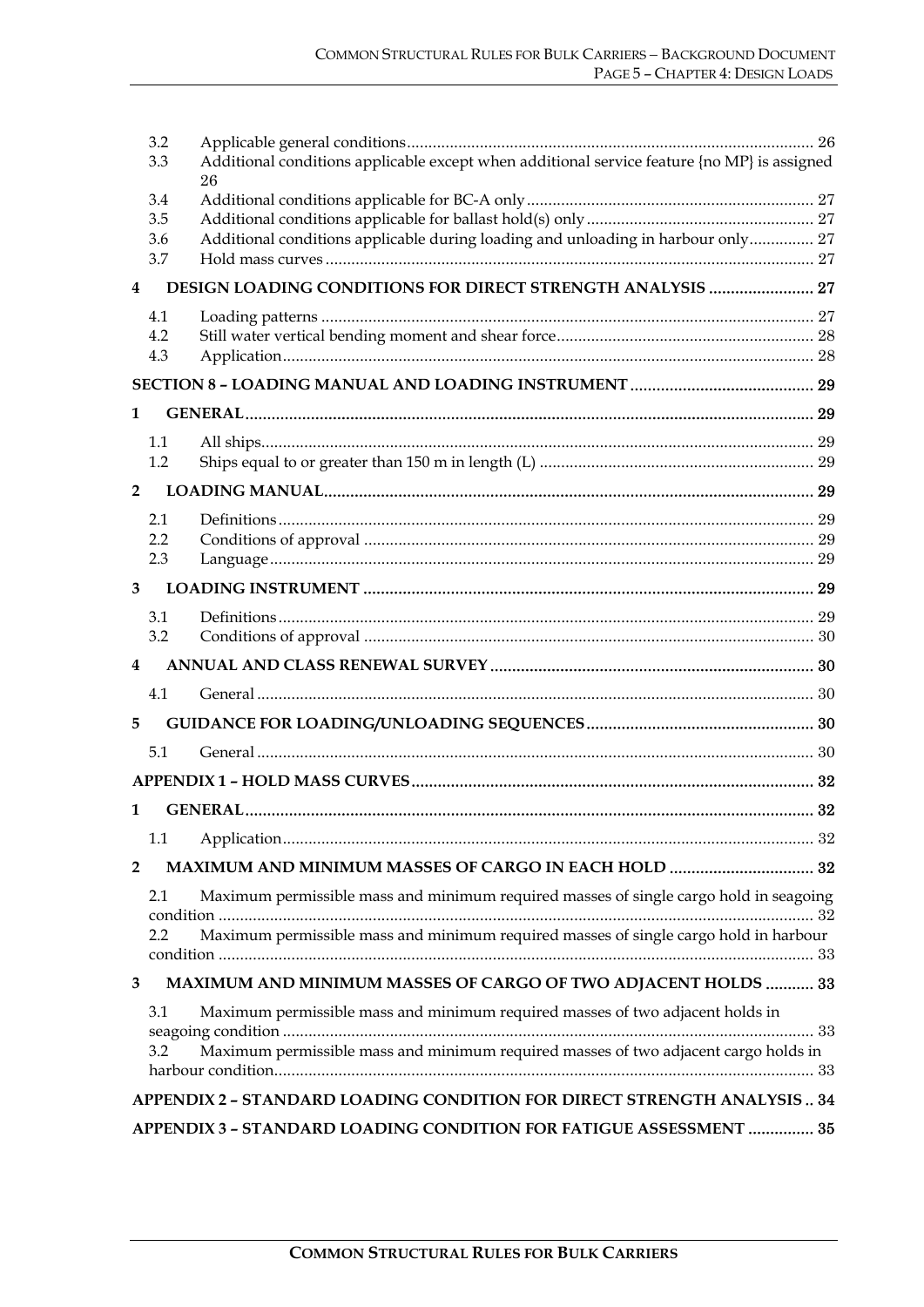## **SECTION 1 – GENERAL**

## **1 GENERAL**

## **1.1**

## **1.1.1**

- 1.1.1.a The design loads in these rules use the equivalent design wave (design regular wave) method described in Section 4.
- 1.1.1.b The equivalent design wave method is used for setting design loads including hull girder loads and normal components of lateral pressure on plate members in waves and in still water.

## **1.1.2**

- 1.1.2.a The loads mentioned below are considered as lateral loads in still water.
	- (1) External hydrostatic pressure
	- (2) Static pressure due to cargo, ballast and fixed equipment
	- (3) Self weight of hull and outfitting items
	- (4) Set pressures of safety valves (if set)
- 1.1.2.b The loads mentioned below are considered as lateral loads in waves.
	- (1) Wave pressure
	- (2) Dynamic pressure due to inertia of cargo, ballast, fixed equipment
	- (3) Inertia due to hull and outfitting items
	- (4) Dynamic pressure due to slamming of bow flare and bow bottom
	- (5) Dynamic pressure due to green waves

## **1.1.3**

1.1.3.a Still water vertical shear force and still water vertical bending moment, vertical wave shear force and vertical wave bending moment, horizontal wave bending moment and wave torsional moment are considered as hull girder loads.

#### **1.1.4**

1.1.4.a Stresses due to wave induced lateral loads and wave induced hull girder loads are combined using load combination factors (LCFs) in 8 load cases each specified in Section 4, 2.2 for the 4 equivalent design waves mentioned in Section 4, 1.2.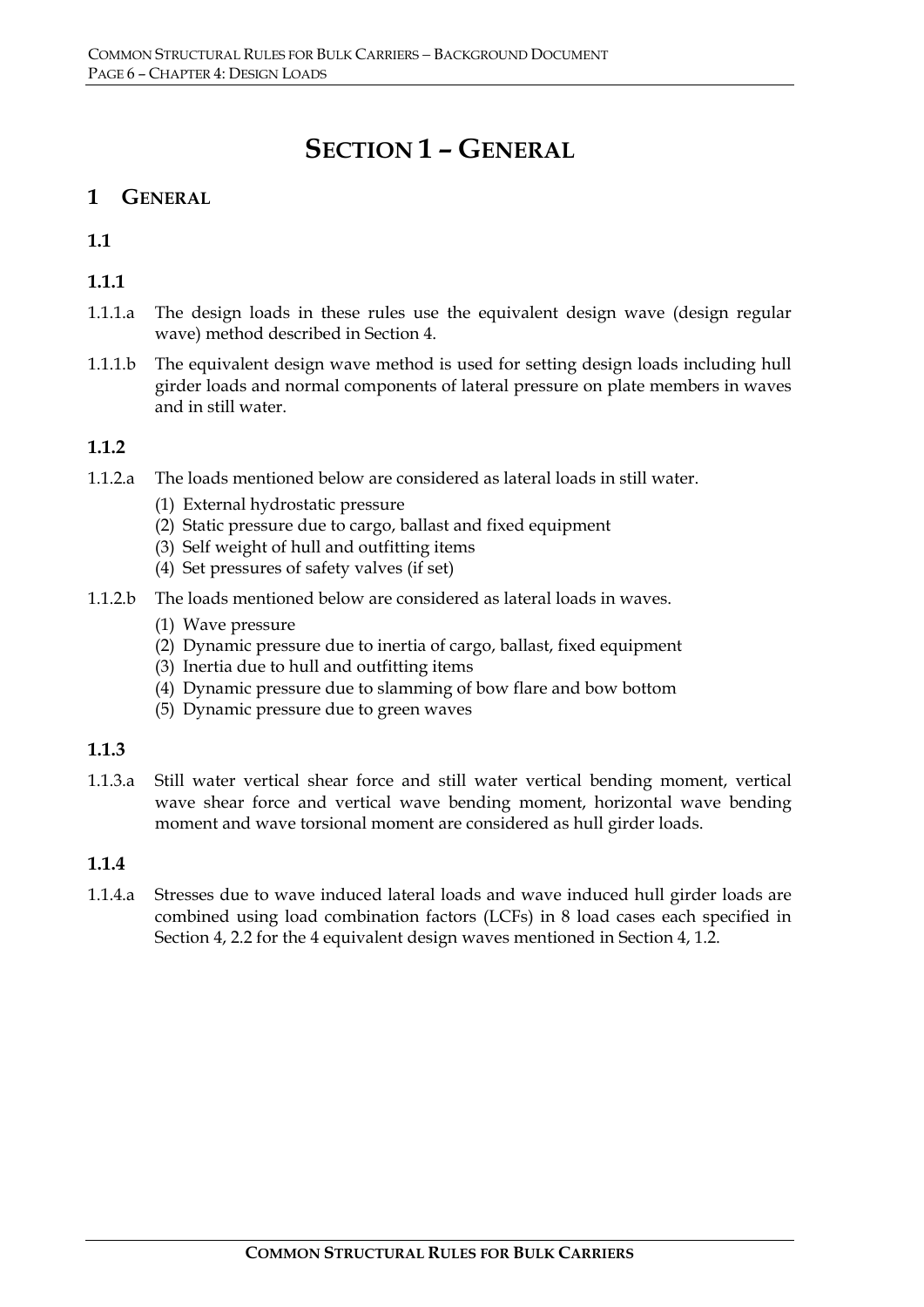## **SECTION 2 – SHIP MOTIONS AND ACCELERATIONS**

## **1 GENERAL**

**1.1**

- **1.1.1**
- 1.1.1.a Ship motions and accelerations are assumed to vary periodically. The amplitude of ship motions and accelerations calculated from the formulae in this section is assumed as half the amplitude from the peak to the trough. The value corresponding to an exceedance probability level of 10-8 corresponds to the maximum ship motion and acceleration that the ship is expected to experience in its lifetime.
- 1.1.1.b The symbols and the acceleration parameter  $a_0$ , the roll angle  $\theta$ , the pitch angle  $\varphi$ indicated in 2., and other simplified formulae for loads due to waves specified in other sections of this chapter are multiplied by the exceedance probability level factor *fp*, and the value for the strength assessment corresponding to the 10-8 level (such as yield, buckling, ultimate strength) is taken as 1.0, and the value for the strength assessment (fatigue strength) corresponding to the 10<sup>-4</sup> level is taken as 0.5.

## **1.1.2**

- 1.1.2.a As an alternative to the formulae in this Section, the Society may accept the values of ship motions and accelerations derived from direct calculations or obtained from model tests, justified on the basis of the ship's characteristics and intended service.
- 1.1.2.b Generally, the estimated values of ship motions and accelerations by direct load calculation and model tank tests correspond to exceedance probability levels of  $10^{-8}$ or 10<sup>4</sup>. Wave spectra and long-term wave scatter diagrams used for short-term and long-term predictions are generally the standard items mentioned below.
	- (a) Long-term wave scatter diagram: North Atlantic Ocean wave environment (IACS Rec. 34).
	- (b) Wave spectra: Piersion-Moskowitz type
	- (c) Wave directionality function: cos2

## **2 SHIP ABSOLUTE MOTIONS AND ACCELERATIONS**

The simplified formulae for ship absolute motions and accelerations indicated here are basically the ones developed by the IACS WD-SL (IACS Wave Data and Sea Loads) Working Group. The simplified formulae and the acceleration parameters given here are common to Part CSR-T.

## **2.1 Roll**

## **2.1.1**

2.1.1.a The roll period  $T_R$  is the natural period of roll. It is estimated using the radius of gyration of roll *kr* and the metacentric height *GM* in the considered loading condition.

$$
T_R = C \frac{2k_r}{\sqrt{GM}} \quad \text{(s)}
$$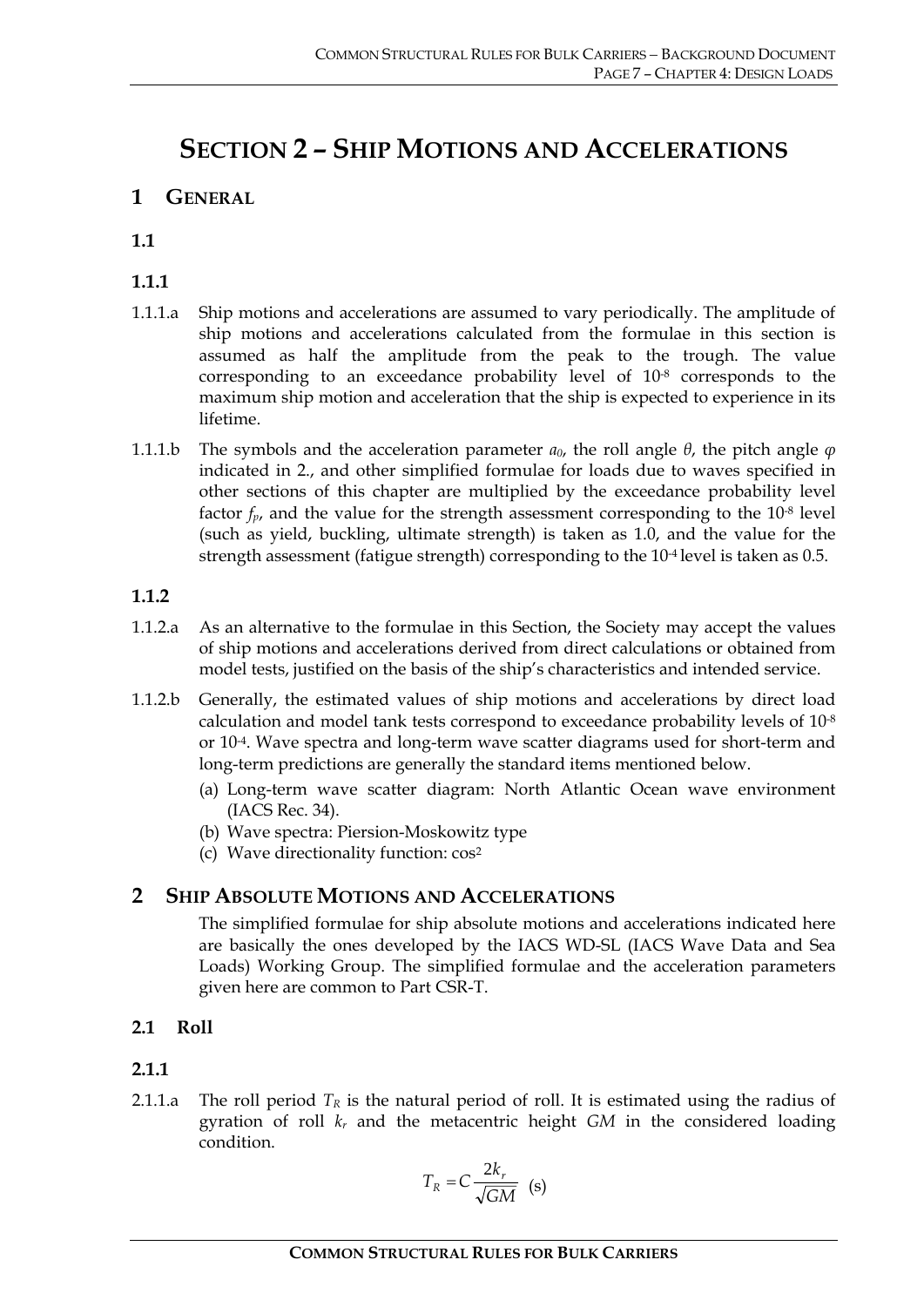Here, the coefficient *C* converts the natural period of roll in the atmosphere to that in water considering added mass, and is taken as 1.1.

2.1.1.b The values of radius of gyration of roll *kr*, and the metacentric height *GM*, are basically the values used in the Loading Manual corresponding to the considered loading condition. If these values have not been derived during the initial design stage, then the values shown in Table 1, Section 2, Chapter 4 may be used.

#### **2.2 Pitch**

#### **2.2.1**

- 2.2.1.a The pitch period  $T_P$ , is the wave period (or wavelength  $\lambda$ ) at which the pitch motion response function RAO becomes maximum. Pitching motion generally becomes maximum in the head sea condition.
- 2.2.1.b The regular wavelength *λ* at which the pitch motion response function becomes maximum is practically the same as the regular wavelength  $\lambda_H$  at which the vertical wave bending moment at the midship part of the hull specified in Section 4 becomes maximum. Therefore, the same equation given below is used.

$$
\lambda = 0.6 \left( 1 + \frac{T_{LC}}{T_S} \right) L = \frac{g}{2\pi} T_P^2 \quad (m)
$$

Here,  $T<sub>S</sub>$  is the scantling draft (m), while  $T<sub>L</sub>C$  is the draft (m) at midship in the considered loading condition.

#### **2.3 Heave**

#### **2.3.1**

2.3.1.a It is considered that for this topic, no information in addition to that shown in the Rules, is necessary to explain the background.

## **2.4 Sway**

#### **2.4.1**

2.4.1.a It is considered that for this topic, no information in addition to that shown in the Rules, is necessary to explain the background.

## **2.5 Surge**

#### **2.5.1**

2.5.1.a It is considered that for this topic, no information in addition to that shown in the Rules, is necessary to explain the background.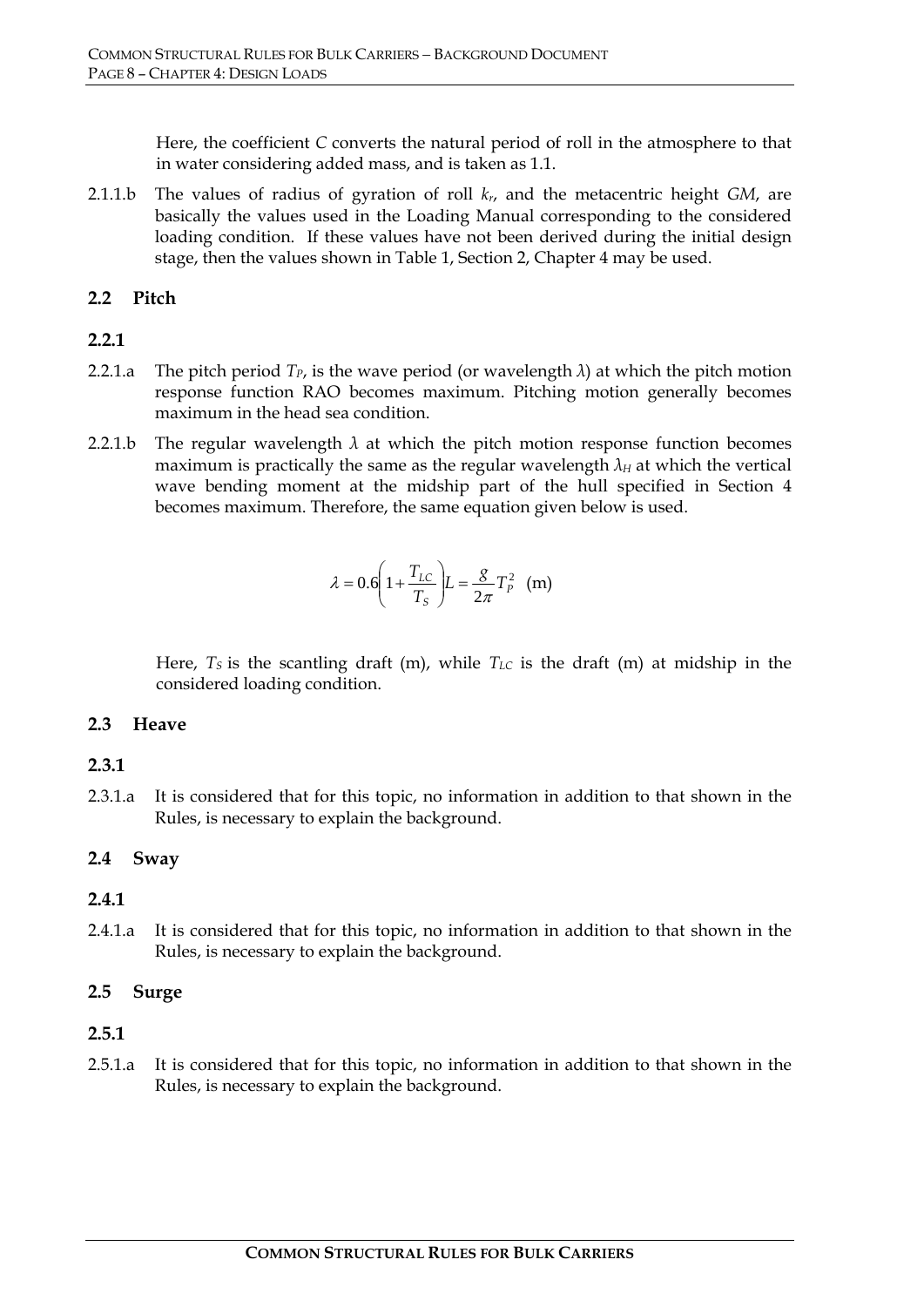## **3 SHIP RELATIVE ACCELERATIONS**

## **3.1 General**

## **3.1.1**

- 3.1.1.a To estimate the dynamic pressures due to inertial forces such as those of cargo and ballast, the accelerations in the *X* (ship's length direction), *Y* (ship's breadth direction) and *Z* (ship's depth direction) directions at an arbitrary position of the hull (such as at the center of a cargo hold or a tank) should be used.
- 3.1.1.b These accelerations consist of accelerations of roll and pitch motions described in 2., angular acceleration components that arise because of these motions, and accelerations due to heave, sway, and surge.

## **3.2 Accelerations**

## **3.2.1**

3.2.1.a The values of the longitudinal acceleration  $(a_X)$ , the transverse acceleration  $(a_Y)$  and the vertical acceleration  $(a<sub>Z</sub>)$  at any point can be estimated from the formula below from the absolute values (corresponding to the exceedance probability level) of the ship motion and acceleration components described in 3.1, and the load combination factors described in 2.2 of Section 4, for each loading case of each equivalent design wave.

$$
a_X = C_{XG} g \sin \Phi + C_{XS} a_{surge} + C_{XP} a_{pitchx}
$$
  

$$
a_Y = C_{YG} g \sin \theta + C_{YS} a_{sway} + C_{YR} a_{rolly}
$$
  

$$
a_Z = C_{ZH} a_{heave} + C_{ZR} a_{rollz} + C_{ZP} a_{pitchz}
$$

Here, *CXG*,*CXS*,*CXP*,*CYG*,*CYS*,*CYR*,*CZH*,*CZR* and *CZP* are load combination factors for each loading case of each equivalent design wave specified in Section 4, Table 3.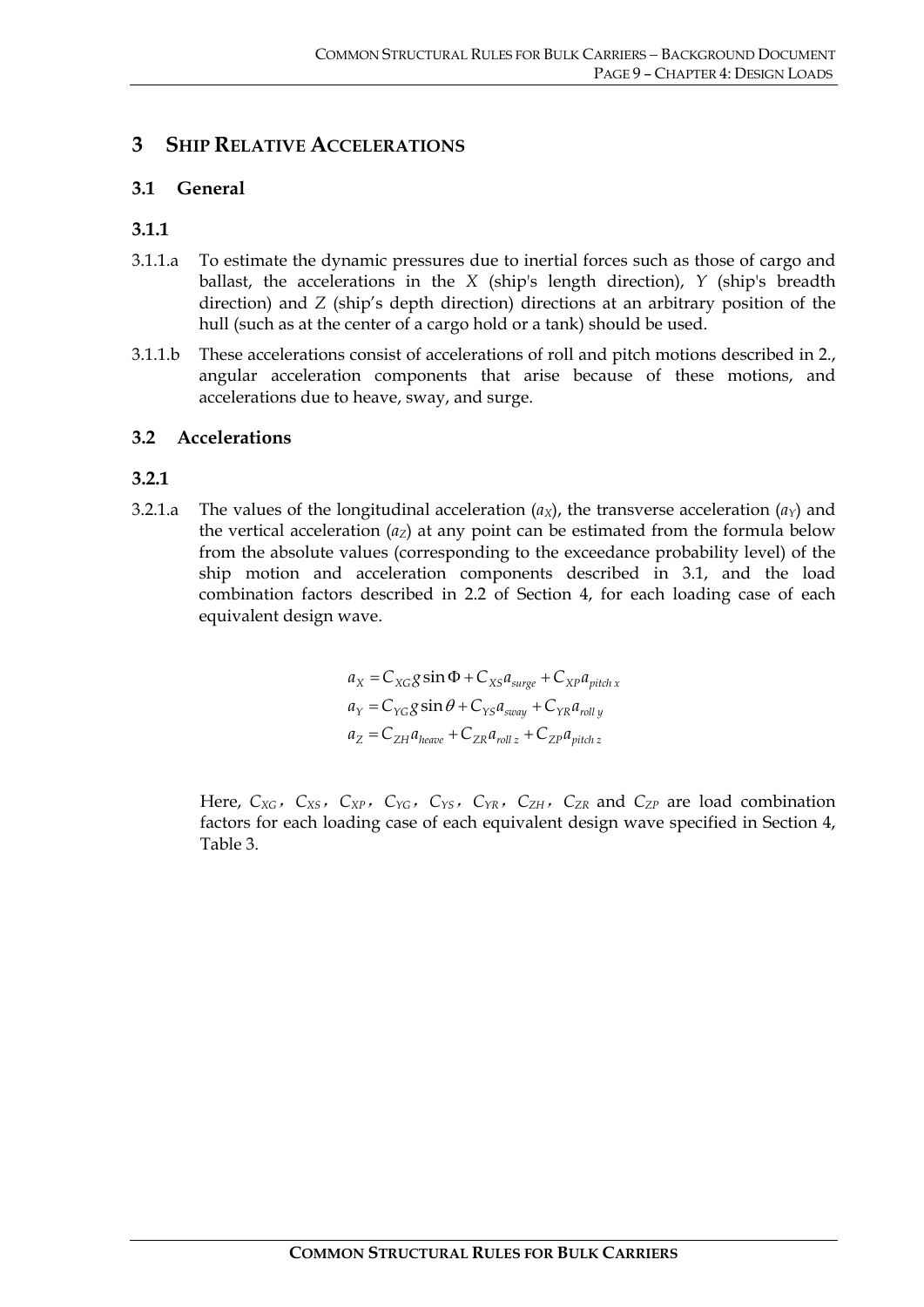## **SECTION 3 – HULL GIRDER LOADS**

## **1 GENERAL**

## **1.1 Sign conventions of bending moments and shear forces**

## **1.1.1**

1.1.1.a For strength analysis and strength assessment, shear forces and bending moments in still water and in waves acting on the hull as specified in this section must be considered. The magnitude of the shear forces and bending moments specified in this section are given as absolute values. The sign conventions of shear forces and bending moments shall be according to the load combination factors of Table 3 of Section 4, Chapter 4 of the Rules.

## **2 STILL WATER LOADS**

#### **2.1 General**

#### **2.1.1**

- 2.1.1.a Generally, still water shear forces and bending moments used in strength analysis or strength assessment are used according to each planned loading condition.
- 2.1.1.b When studies related to hull girder strength in still water (Chapter 5 of Part CSR-B) are performed, the maximum value of still water shear force and vertical bending moment in various intermediate conditions during voyage are used for each loading condition.

#### **2.1.2 Partially filled ballast tanks in ballast loading conditions**

2.1.2.a It is considered that for this topic, no information in addition to that shown in the Rules is necessary to explain the background.

#### **2.1.3 Partially filled ballast tanks in cargo loading conditions**

2.1.3.a It is considered that for this topic, no information in addition to that shown in the Rules is necessary to explain the background.

## **2.2 Still water bending moment**

#### **2.2.1**

2.2.1.a For the design hogging still water vertical bending moment ( $M_{SW,H}$ ) and sagging vertical bending moment (*MSW,S*) at any transverse section of the hull, the maximum values at the relevant transverse sections in the hogging and sagging conditions at the loading condition described in 2.1.1 are used. The designer can also specify a larger still water vertical bending moment and use the same.

#### **2.2.2**

2.2.2.a These formulae are based on IACS UR S7 that specifies the minimum hull girder section modulus and the IACS UR S11 that specifies the hull girder wave bending moment and the permissible hull girder stress.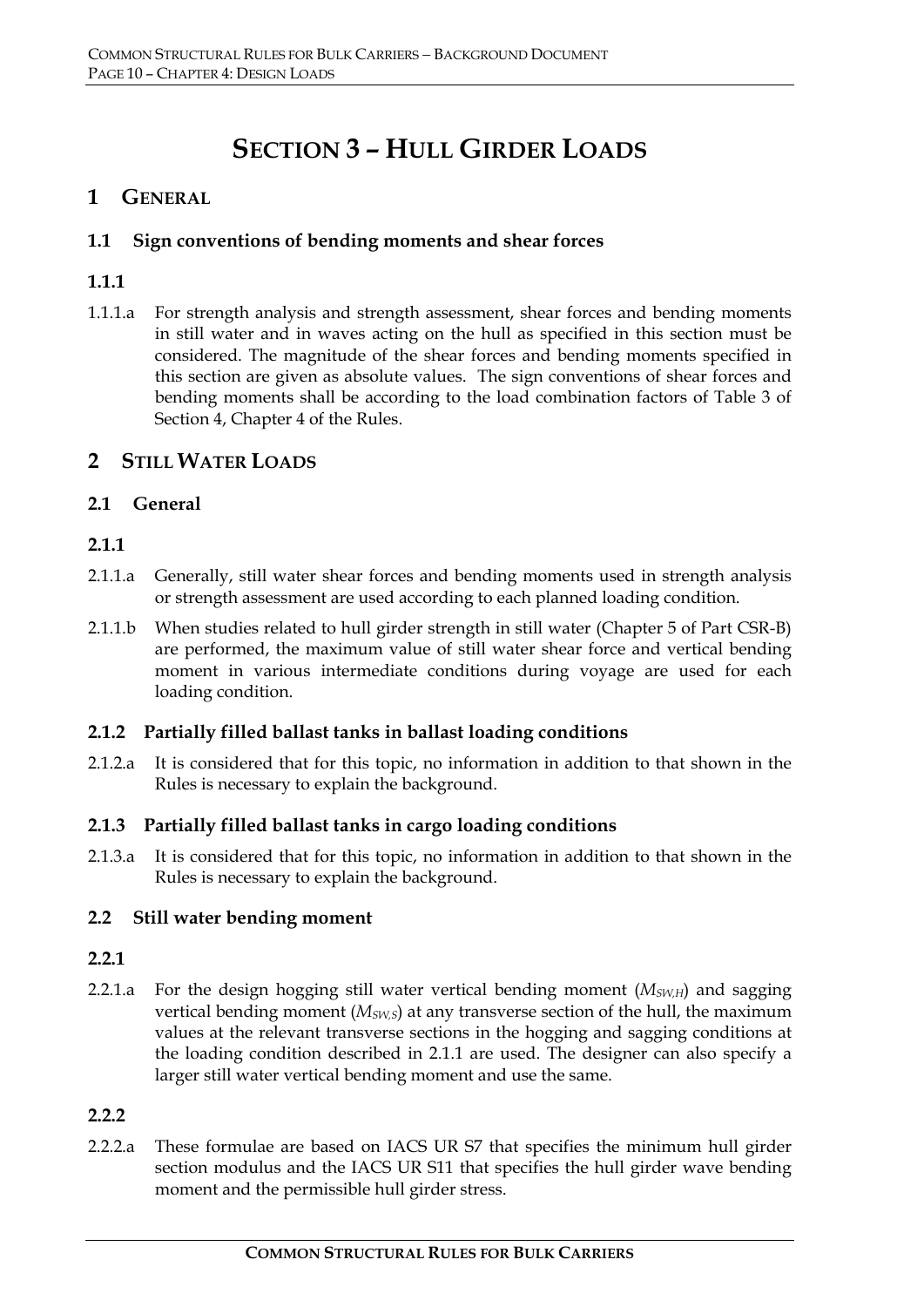### **2.3 Still water shear force**

#### **2.3.1**

2.3.1.a The design still water shear force  $Q_{SW}$  at any hull transverse section is the maximum positive value or the maximum negative value of still water shear force at that transverse section in the loading condition described in 2.1.1. The designer can also prescribe a larger still water shear force and use the same.

#### **2.4 Still water bending moment and still water shear force in flooded condition**

#### **2.4.1**

2.4.1.a The still water shear force in flooded condition  $Q_{SW,F}$  and the still water vertical bending moment *MSW,F* (hogging condition and sagging condition) are determined considering the scenario that in each case the cargo hold is independently flooded up to the water line in the final equilibrium condition during the hull strength assessment (hull girder ultimate strength assessment of Section, 2, Chapter 5, for instance) in the flooded condition.

#### **2.4.2**

2.4.2.a The permeability to calculate the mass of flooded water is specified according to the flooded cargo hold and the type of cargo carried.

#### **2.4.3**

2.4.3.a The effects of flooding on the still water vertical bending moment and the still water shear force need to be studied and quantified during the hull girder strength assessment.

## **3 WAVE LOADS**

## **3.1 Vertical wave bending moments**

#### **3.1.1 Intact condition**

3.1.1.a The vertical wave bending moment at a hull transverse section in the intact condition is determined after considering the non-linear phenomena, which are asymmetric in the hogging and sagging conditions due to waves. The vertical wave bending moment at the exceedance probability level of 10-8 corresponds to the maximum value of 25 years (design life). The vertical wave bending moment in the intact condition and the wave shear force in the intact condition specified in 3.2.1 are based on IACS UR S11.

#### **3.1.2 Flooded condition**

3.1.2.a For the vertical wave bending moment in the damaged condition, 0.8 times  $({\log(10^8/25)})/{\log 10^8} \approx 0.8$ ) the maximum vertical wave bending moment in 1 year (vertical wave bending moment in intact condition) is used.

#### **3.1.3 Harbour conditions**

3.1.3.a The vertical bending moment acting on the hull induced by waves and in the condition at port is considered to be small compared to the normal voyage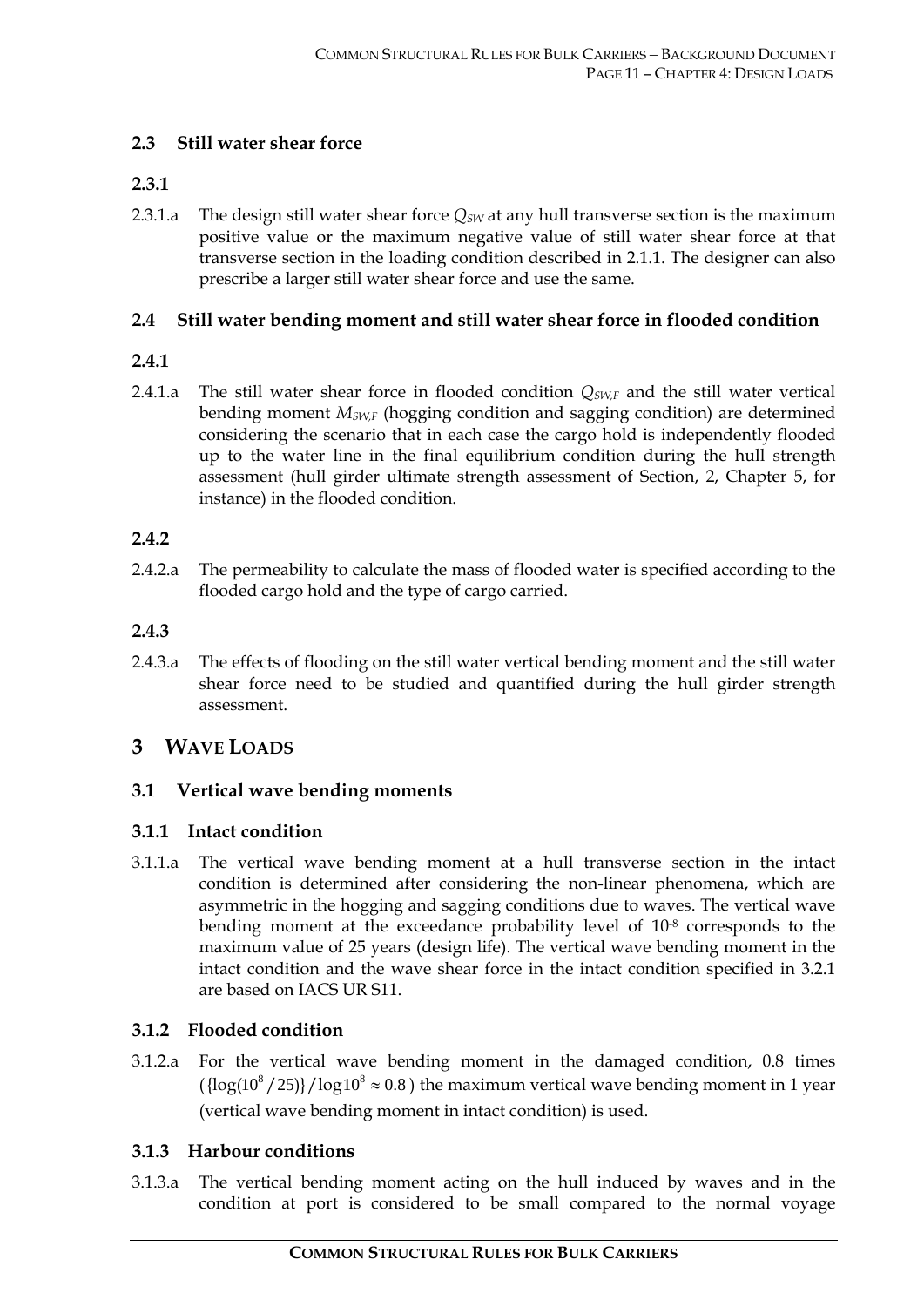condition offshore, and thus the value of 0.4 times the vertical wave bending moment in the intact condition is used.

#### **3.2 Vertical wave shear force**

#### **3.2.1 Intact condition**

3.2.1.a The formula in IACS UR S11 is used for the vertical wave shear force that acts on a hull transverse section in the intact condition. Similar to the vertical bending moment, the vertical wave shear force at the exceedance probability level of  $10^{-8}$ corresponds to the maximum value of 25 years (design life).

#### **3.2.2 Flooded condition**

3.2.2.a The maximum wave shear force (0.8 times the wave shear force in the intact condition) in one year is used as the shear force in the damaged condition because of the reasons mentioned in 3.1.2.

#### **3.2.3 Harbour conditions**

3.2.3.a The value of 0.4 times the vertical wave shear force in the intact condition is used as the vertical wave shear force in port because of the reasons mentioned in 3.1.3.

#### **3.3 Horizontal wave bending moment**

#### **3.3.1**

3.3.1.a In addition to the vertical wave bending moment and the vertical wave shear force that were considered in the assessment of local strength and direct structural analysis, the horizontal wave bending moment acting on the hull transverse section induced by waves must also be considered.

#### **3.4 Wave torsional moment**

#### **3.4.1**

3.4.1.a The wave torsional moment specified in this sub-section is used only in the fatigue strength assessment of structural members at the hatch corners specified in Section 5, Chapter 8 of the Rules, and therefore, the value corresponding to the exceedance probability level of  $10^{-4}$  ( $f_p$ =0.5 in the formula used) is used. This formula is based on the wave torsional moment of GL Rules.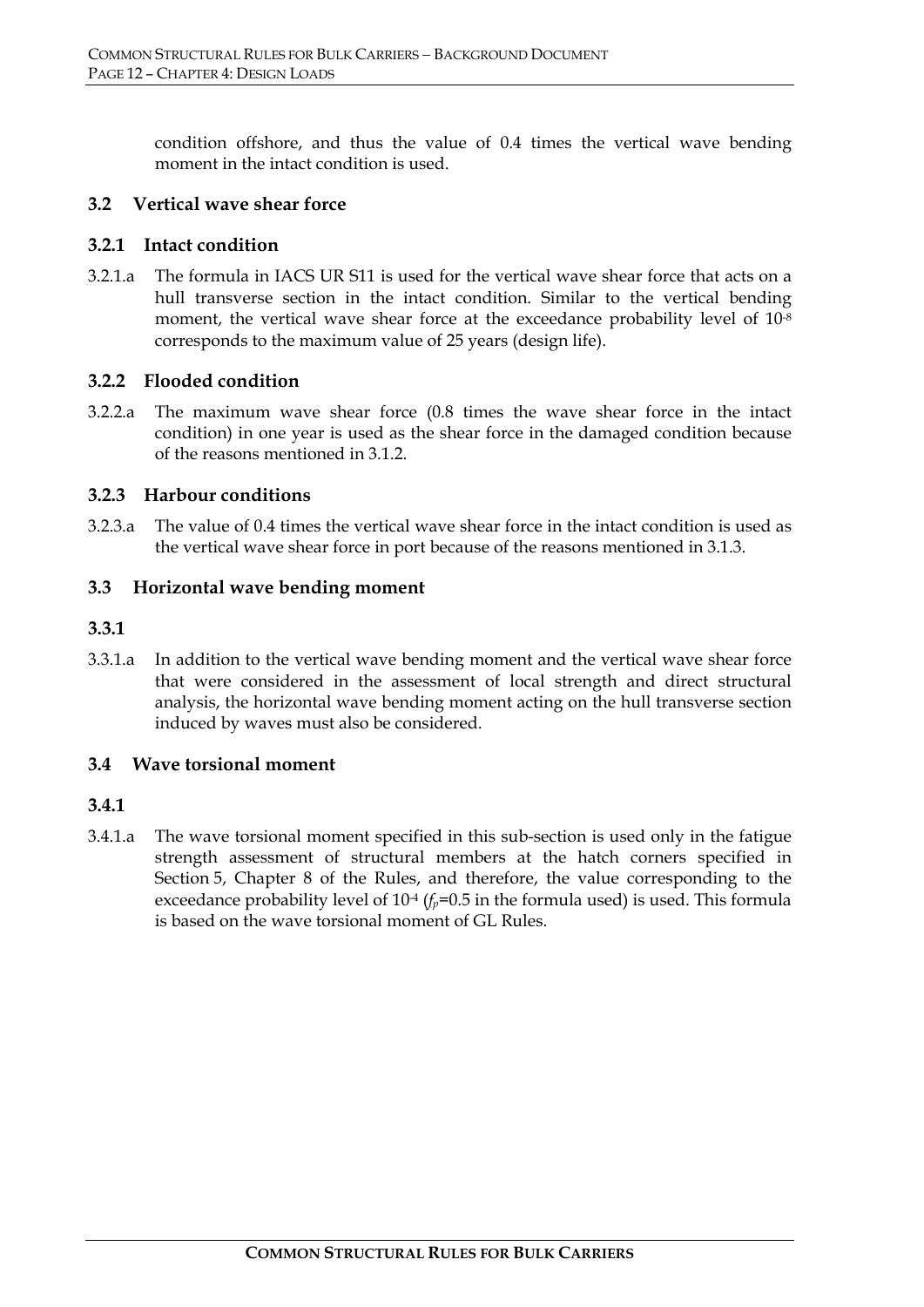## **SECTION 4 – LOAD CASES**

## **1 GENERAL**

## **1.1 Application**

## **1.1.1**

1.1.1.a The load cases described in this section are used in strength analysis and strength assessment. That is, the load cases are used in local strength analysis for structural scantlings (plate members, stiffeners, primary supporting members) specified in Chapter 6 of Part CSR-B, direct strength analysis of structural members (primary supporting members) specified in Chapter 7, and fatigue assessment of structural details specified in Chapter 8.

## **1.1.2**

1.1.2.a For local strength analysis and direct strength analysis, the 8 load cases ( $H1$ ,  $H2$ , F1, F2, R1, R2, P1 and P2) corresponding to four equivalent design waves (design regular waves) specified in 1.2 are considered.

#### **1.2 Equivalent design wave**

#### **1.2.1**

1.2.1.a The design conditions shown below in the development of design loads are considered as basic conditions of CSR.

Operating sea area: North Atlantic Ocean (wave data: IACS Rec. No.34)

Design life: Minimum 25 years (exceedance probability: Q=10-8 level)

The technical background described below is mainly for bulk carriers (BC) but it also includes a part of the results of study on double hull oil tankers.

- 1.2.1.b The load components in 1 to 4 below are selected as dominant load components for structural strength in the Rules.
	- 1. Vertical wave bending moment (head sea)
	- 2. Vertical wave bending moment (following sea)
	- 3. Roll
	- 4. Have pressure at waterline
- 1.2.1.c The short-term sea states set for the dominant load conditions of 1 to 4 are proposed as design sea states. Here, the design sea states are defined as the short-term sea states that generate the stress values equivalent to the long-term prediction values of stresses for structural members of the ship (exceedance probability *Q*=10-8, All Headings) .

Short-term sea state according to 1: Design sea state H

Short-term sea state according to 2: Design sea state F

Short-term sea state according to 3: Design sea state R

Short-term sea state according to 4: Design sea state P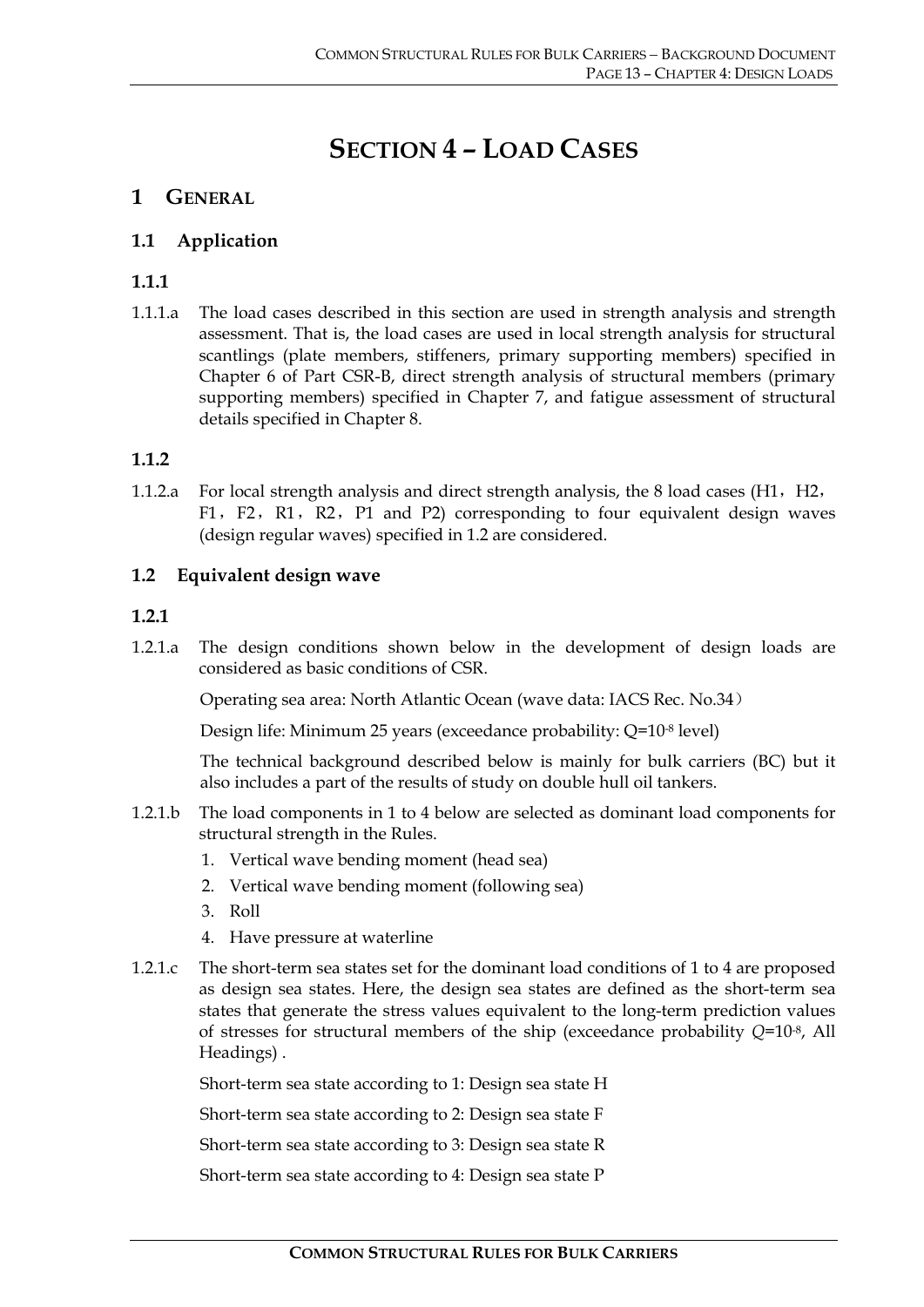Here, the design sea state H is the short-term sea state at which the vertical acceleration due to the combination of pitching and heaving, and the vertical bending moment generally become maximum The design sea state F is the shortterm sea state similar to the design sea state H, but at which the vertical acceleration becomes minimum (that is, inertial force due to acceleration becomes minimum). Also, the design sea state *R* is the short-term sea state at which the transverse acceleration due to roll and the hydrodynamic pressure having asymmetric distribution generally become maximum. Furthermore, the design sea state P is the short-term sea state at which the hydrodynamic pressure at the waterline of the weather side and the vertical acceleration due to heave generally become maximum.

## **2 LOAD CASES**

## **2.1 General**

## **2.1.1**

2.1.1.a Two load cases exist for each equivalent design wave. That is, the cases are the wave trough case (H1 or F1) and the wave crest case (H2 or F2) corresponding to the equivalent design waves H and F, the weather side (port) Down case (R1 or P1) and the weather side (port) Up case (R2 or P2) corresponding to the equivalent design waves R and P.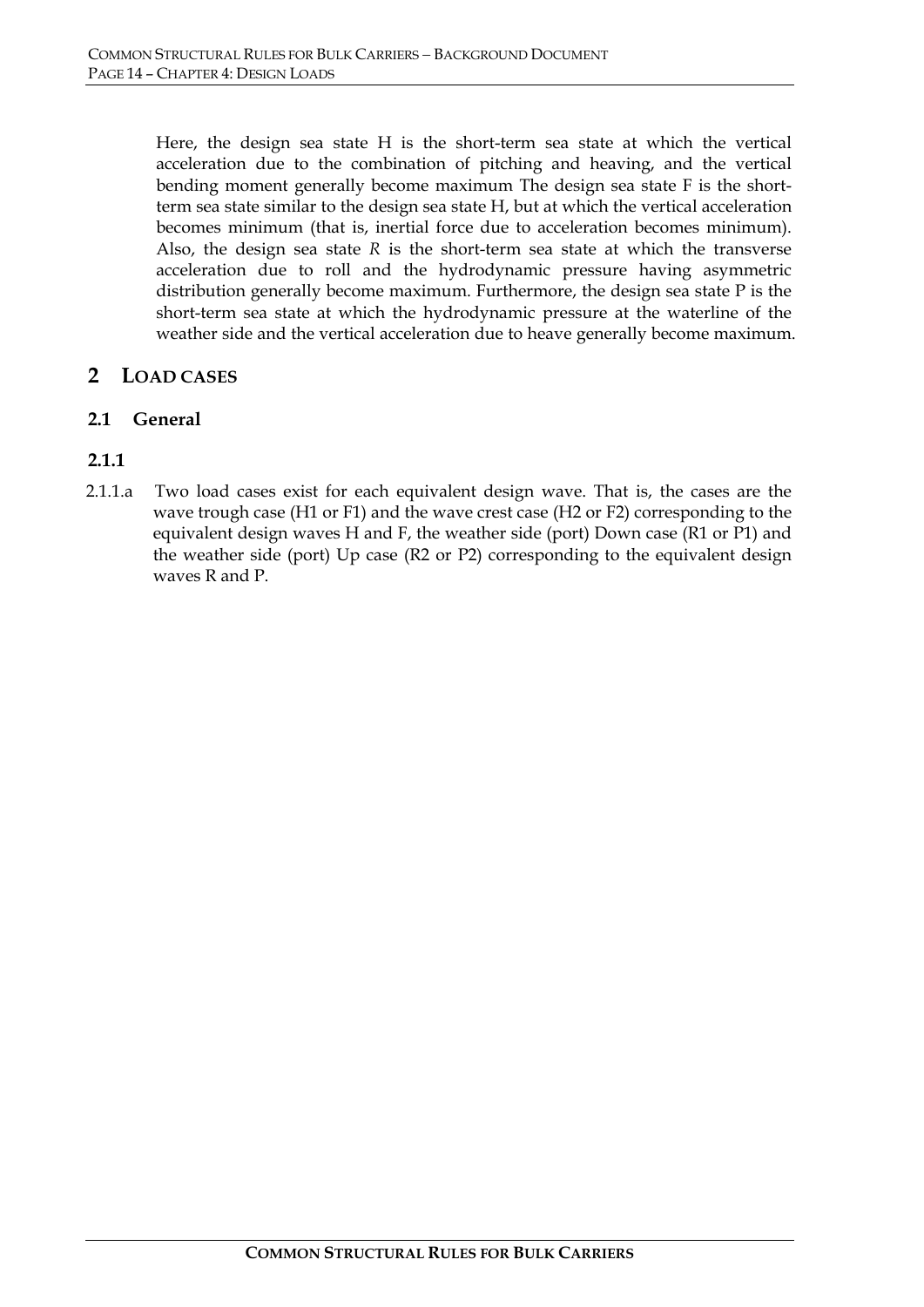2.1.1.b Moreover, if the hull structure or the cargo loading is not symmetric with respect to the hull center line, in addition to the beam sea load cases (R1, R2, P1 and P2) mentioned above, additional four load cases must also be assessed for strength.

## **2.2 Load combination factors**

#### **2.2.1**

2.2.1.a Load combination factor (LCF) is specified by using the response function of load component (RAO) and dominant load components for each WDW (H, F, R and P).

#### **2.2.2**

2.2.2.a In addition to considering hull girder loads in waves corresponding to load combination cases mentioned in 2.1, the still water bending moment mentioned in 2.2 of Section 3 also needs to be considered in the structural analysis.

#### **2.2.3**

2.2.3.a In addition to the external pressure specified in Section 5, static pressures or static forces due to loading (including ballast) including deck loading, or inertial pressures or inertial forces acting on loading (including ballast) induced by accelerations should be considered for the internal loads used in structural analysis.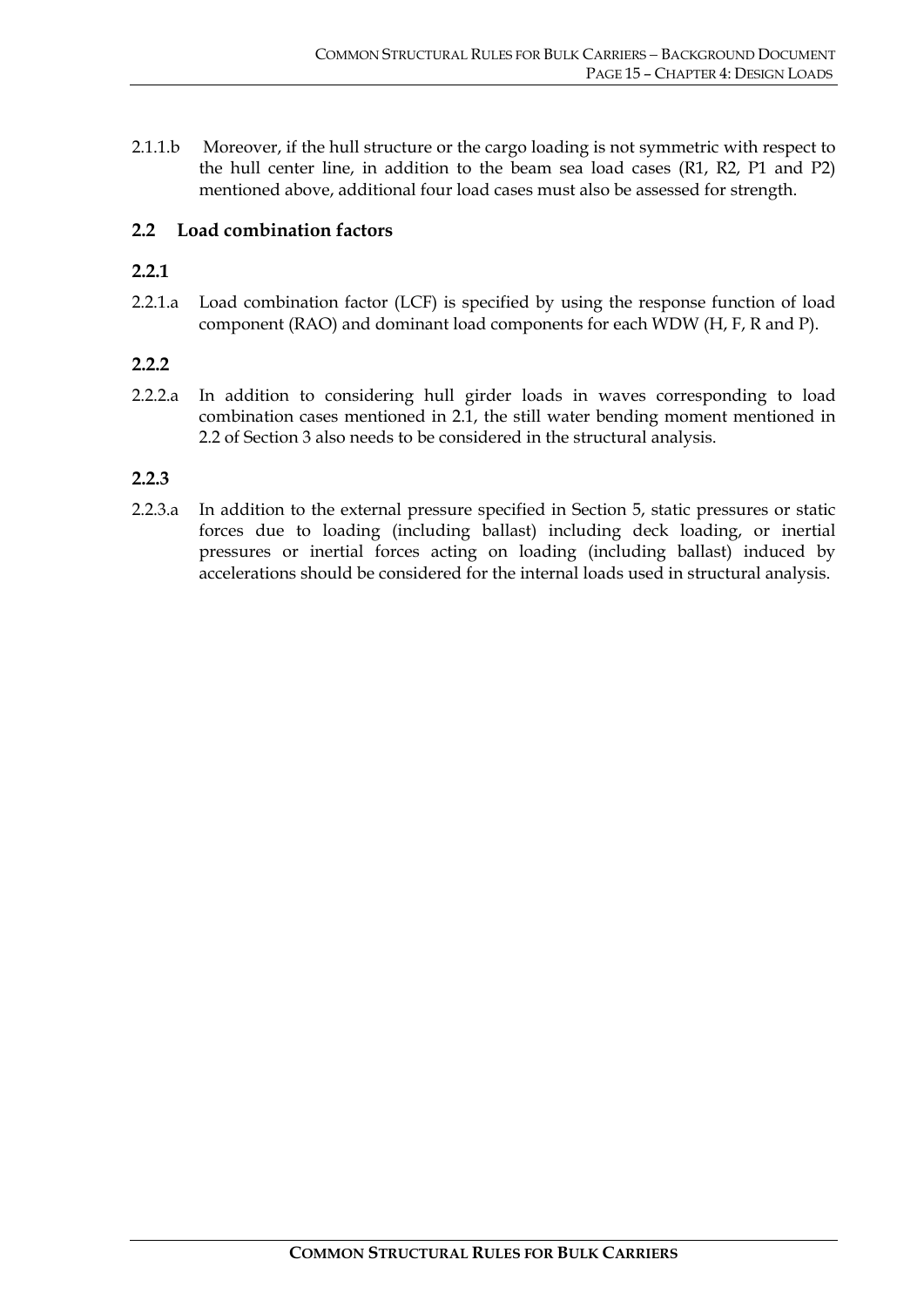## **SECTION 5 – EXTERNAL PRESSURES**

## **1 EXTERNAL PRESSURES ON SIDE SHELL AND BOTTOM**

#### **1.1 General**

## **1.1.1**

- 1.1.1.a External pressure used for strength assessment and structural analysis is the total pressure (*p*) equal to the sum of the hydrostatic pressure (*pS*) at the position of the member being examined and the wave pressure  $(p<sub>W</sub>)$ .
- 1.1.1.b The wave pressure may be a negative pressure as explained in 1.3, 1.4, and 1.5. However, the total pressure (*p*) is not to be taken as a negative value.
- 1.1.1.c The maximum value from the simplified formulae specified in 1.3, 1.4, and 1.5 is assigned a value equivalent to the maximum value of wave pressure (long-term prediction value corresponding to the exceedance probability level of 10-8).

#### **1.2 Hydrostatic pressure**

#### **1.2.1**

1.2.1.a The hydrostatic pressure equivalent to static pressure in various loading conditions to be studied in still water is considered.

#### **1.3 Hydrodynamic pressures for load cases H1, H2, F1 and F2**

#### **1.3.1**

- 1.3.1.a The distribution of wave pressure corresponding to 4 load cases (H1, H2, F1, and F2) is the distribution in equivalent design waves H and F at which vertical wave bending becomes maximum. The wave pressure is obtained by multiplying the response function RAO of wave pressure in equivalent design wave at which the vertical wave bending moment at midship specified in Section 4 becomes maximum, by the regular wave height of equivalent design wave of the corresponding dominant load component.
- 1.3.1.b The wavelength at which the amplitude of the wave pressure at the centerline of midship generated in head seas becomes maximum is practically the same as the wavelength when the vertical wave bending moment becomes maximum. When the wave pressure at the centerline of midship becomes maximum, the wave pressure at another location in the same cross section also becomes nearly maximum, and the phase is almost the same.
- 1.3.1.c The nonlinear influence coefficient of 0.9 is considered based on the results of model tank tests for the wave pressure for load cases H1, H2, F1, and F2 at the exceedance probability level of 10-8.

#### **1.4 Hydrodynamic pressures for load cases R1 and R2**

#### **1.4.1**

1.4.1.a The distribution of wave pressure for load cases R1 and R2 is the distribution in equivalent design wave R at which the rolling ship motion becomes maximum.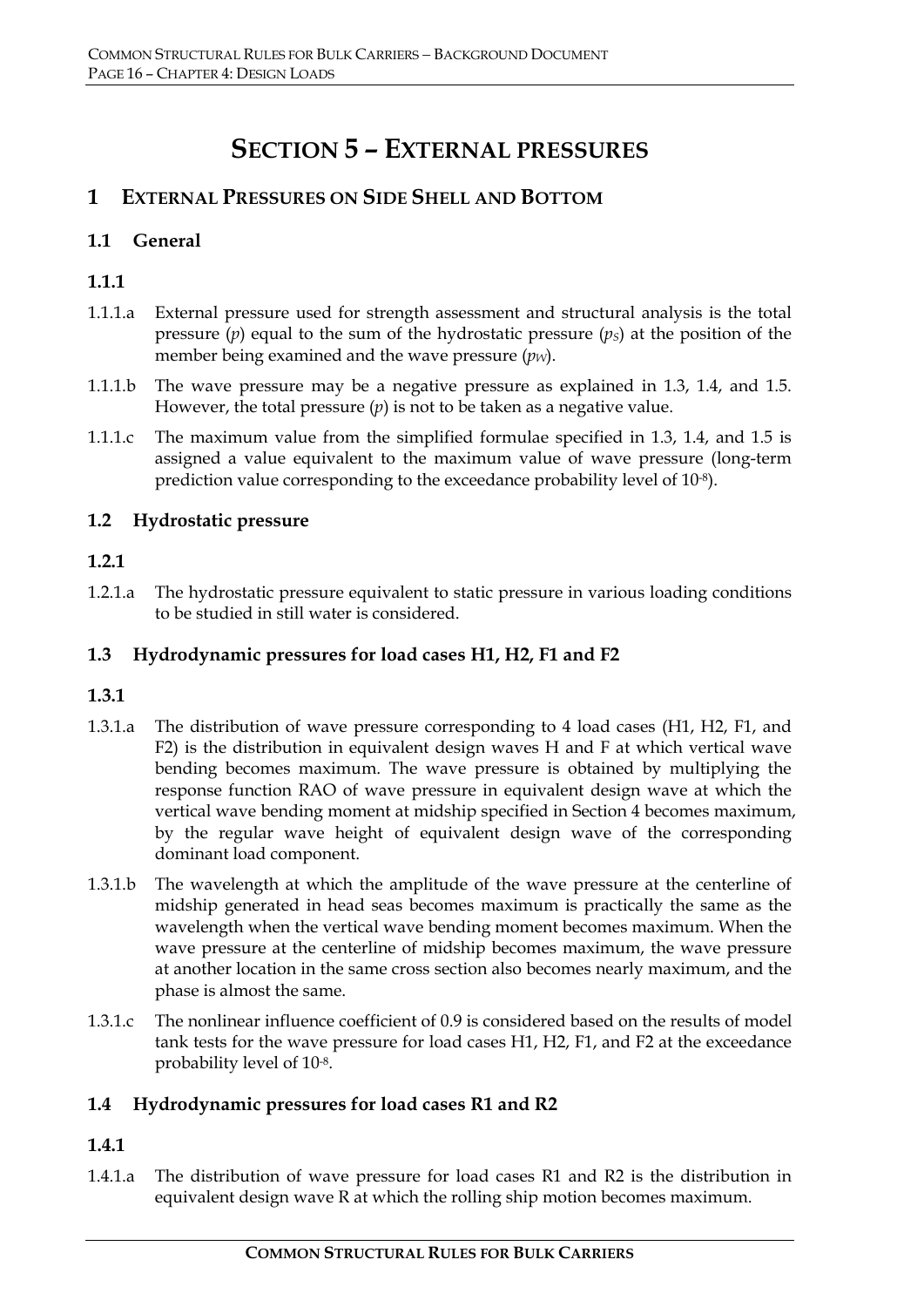- 1.4.1.b The distribution of wave pressure comprises the fluctuating part of the hydrostatic pressure from the roll angle (asymmetric component; first term of the formula specified in 1.4.1, Sec. 5, Ch. 4 of the Rules) and the fluctuating part due to heave (asymmetric part; 2nd term of the formula above).
- 1.4.1.c A nonlinear influence coefficient of 0.8 is considered for the wave pressure for load cases R1 and R2 at the exceedance probability level of 10-8.

#### **1.5 Hydrodynamic pressure for load cases P1 and P2**

#### **1.5.1**

- 1.5.1.a The distribution of wave pressure for load cases P1 and P2 is the distribution of equivalent design wave P at which the wave pressure at midship becomes maximum.
- 1.5.1.b A nonlinear influence coefficient of 0.65 is considered for the wave pressure for load cases P1 and P2 at the exceedance probability level of 10-8.

#### **1.6 Correction to hydrodynamic pressures**

#### **1.6.1**

- 1.6.1.a When the wave pressure at the waterline becomes positive (load cases H1, H2, F2, R1, R2 and P1), the wave pressure at the waterline is converted to head of sea water and the wave pressure above the waterline is assumed to occur linearly (inclination of 45 degrees) up to the converted water head position.
- 1.6.1.b When the wave pressure at the waterline becomes negative (load cases H1, H2, F1, R1, R2 and P2), the wave pressure below the waterline is taken as the sum of the wave pressure and the hydrostatic pressure that does not become negative.

## **2 EXTERNAL PRESSURES ON EXPOSED DECKS**

#### **2.1 General**

#### **2.1.1**

2.1.1.a The pressures specified in 2.2 and 2.3 must be considered regardless of the existence of water breakers installed on the exposed deck.

#### **2.2 Load cases H1, H2, F1 and F2**

#### **2.2.1**

2.2.1.a The external pressure  $p_D$ , at any point on the exposed deck for load cases H1, H2, F1 and F2 in head seas and following seas is estimated by the pressure  $(p<sub>W</sub>)$  acting on the exposed deck specified in the LL Convention (or IACS UR S21) and the pressure coefficient *φ* for the exposed deck (*φ*, coefficient depending on height of deck which becomes smaller as the height of deck increases).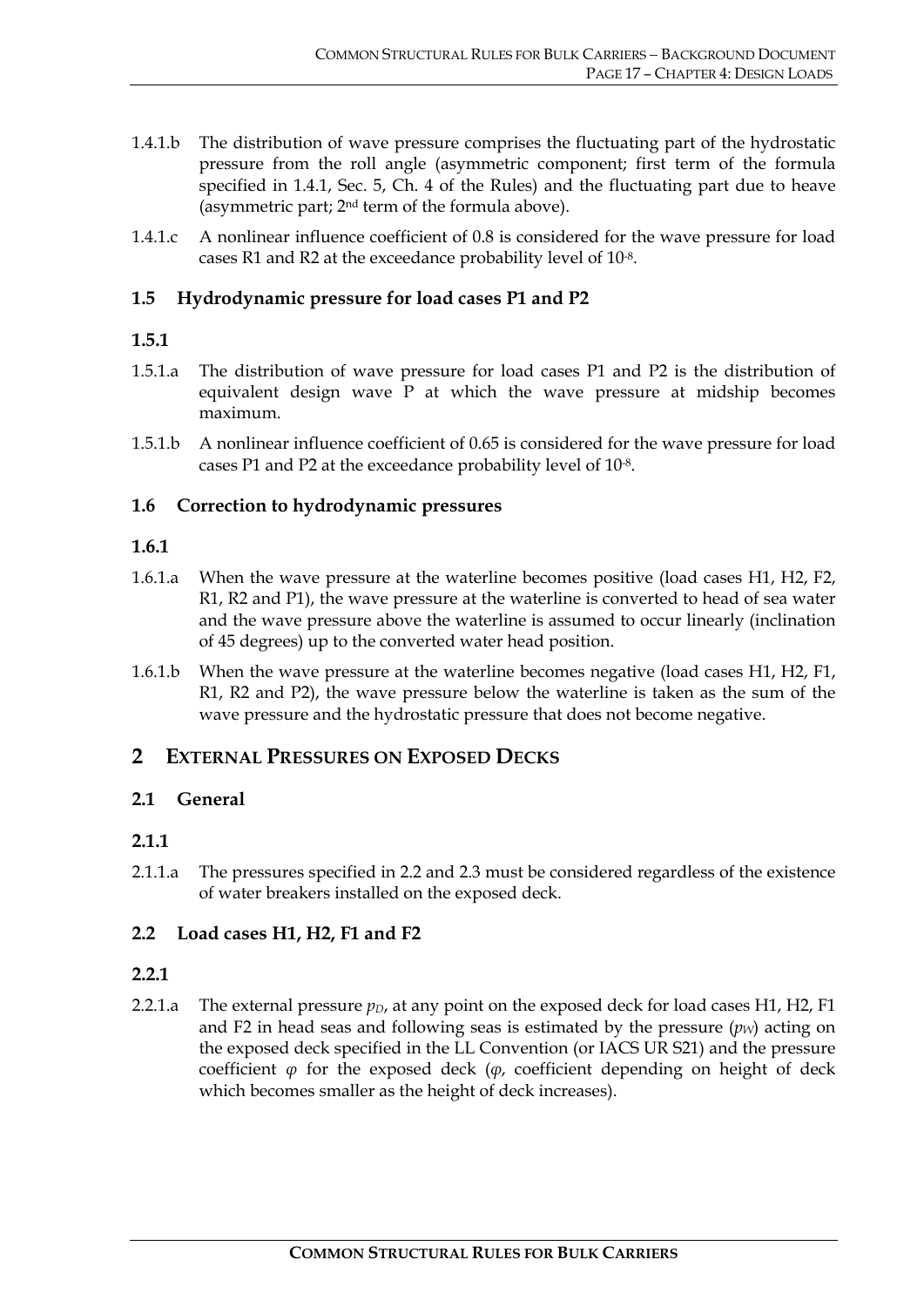## **2.3 Load cases R1, R2, P1, and P2**

#### **2.3.1**

2.3.1.a The external pressure  $p<sub>D</sub>$  at any point on the exposed deck for load cases R1, R2, P1 and P2 in beam seas is estimated using the wave pressure at the side shell position on the exposed deck described in 1.4, 1.5, and 1.6 (the larger of the values from the port side and the starboard side is taken), the pressure coefficient (*φ*) at the exposed deck and the considered position *z*.

## **2.4 Loads carried on exposed deck**

#### **2.4.1 Pressure due to distributed load**

2.4.1.a When the exposed deck is loaded with distributed cargo load (such as lumber, etc.), the static and dynamic loads due to such cargo should be considered.

#### **2.4.2 Concentrated forces due to unit load**

2.4.2.a When unit load is carried on the exposed deck (such as outfitting items), the static and dynamic forces due to this unit load must be considered.

## **3 EXTERNAL PRESSURES ON SUPERSTRUCTURES AND DECKHOUSES**

## **3.1 Exposed decks**

## **3.1.1**

3.1.1.a External pressures on exposed deck specified in 2also apply to the exposed decks of superstructure and deckhouses. However, the external pressures and those specified in 3.2, 3.3, and 3.4 apply only to the scantling requirements of members specified in Section 4, Chapter 9.

#### **3.2 Exposed wheel house tops**

#### **3.2.1**

3.2.1.a The pressure *p* acting on the tops of exposed wheelhouse is taken as 2.5 kN/m2 and greater.

#### **3.3 Sides of superstructures**

#### **3.3.1**

3.3.1.a The pressure acting on the sides of superstructure is estimated according to the longitudinal position and height of the location in the superstructure.

## **3.4 Superstructure end bulkheads and deckhouse walls**

#### **3.4.1**

3.4.1.a The pressure acting on the superstructure bulkheads and deckhouse walls is calculated according to the longitudinal position and height on the bulkhead (wall).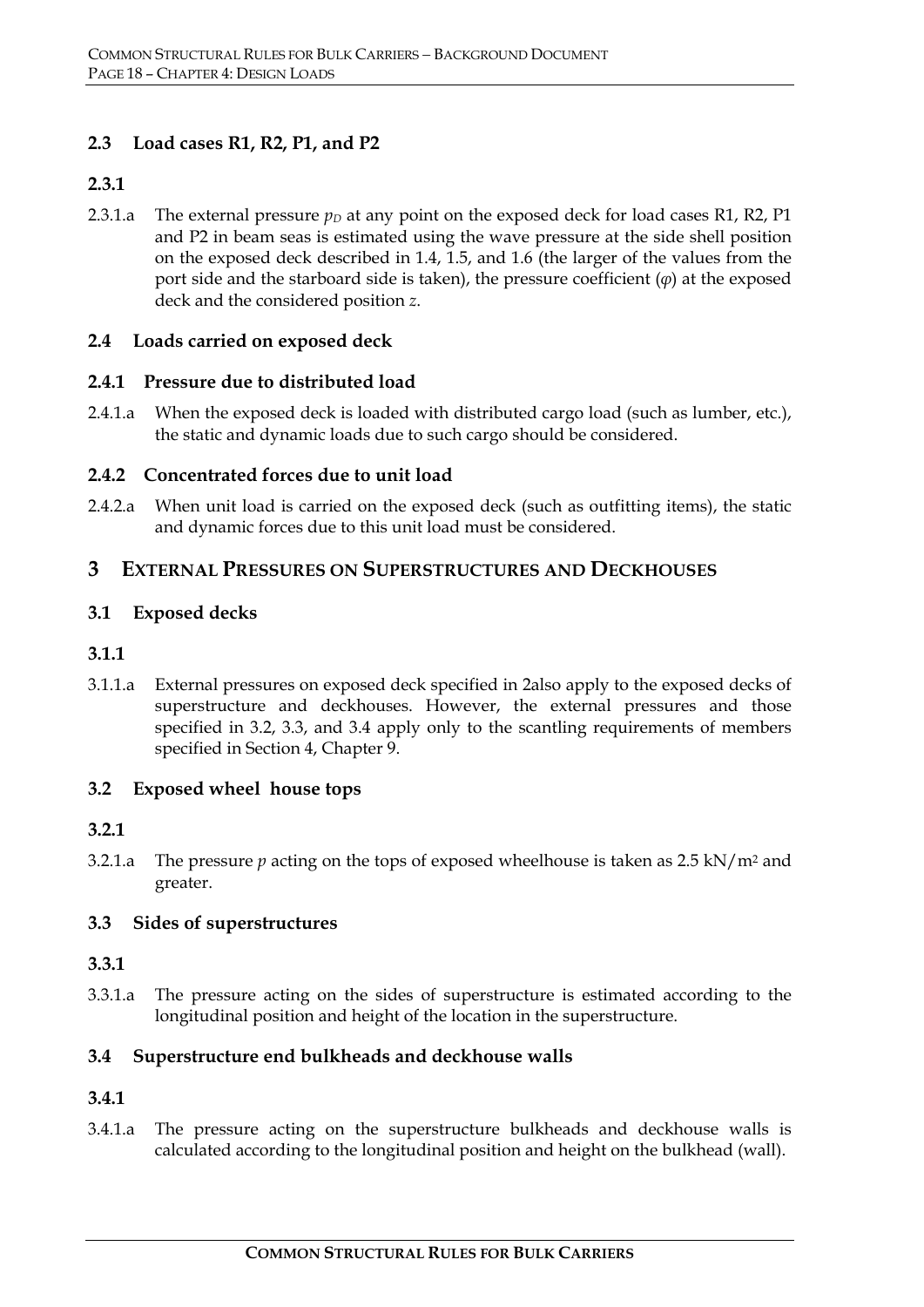## **4 PRESSURE IN** B**OW AREA**

#### **4.1 Bow flare area pressure**

#### **4.1.1**

4.1.1.a This calculation formula has been corrected to attain consistency with GL Rules calculation formula that assumes the sea conditions in CSR.

This slamming pressure is applicable only to the scantling requirements of members specified in 4., Section 1, Chapter 9.

## **4.2 Design bottom slamming pressure**

#### **4.2.1**

4.2.1.a This slamming pressure is applicable only to the scantling requirements of specified members. This calculation formula has been corrected to attain consistency with the GL Rules calculation formula that assumes the sea conditions in CSR.

#### **4.2.2**

4.2.2.a To limit the slamming loads at acceptable level, the smallest design ballast draught at forward perpendicular should only be undercut in cases where bottom slamming is not expected.

## **5 EXTERNAL PRESSURES ON HATCH COVERS**

#### **5.1 General**

#### **5.1.1**

5.1.1.a When cargo is loaded on hatch covers, the static and dynamic loads due to the loaded cargo are specified in 2.5 according to the type of cargo.

#### **5.2 Wave pressure**

## **5.2.1**

5.2.1.a The wave pressure on hatch covers is basically estimated by calculating the pressure acting on the exposed deck specified in 2.2.1 (according to the regulations of the LL Convention or IACS UR S21). This wave pressure is applicable only to scantling requirements of members of hatch covers specified in 4., Section 5, Chapter 9.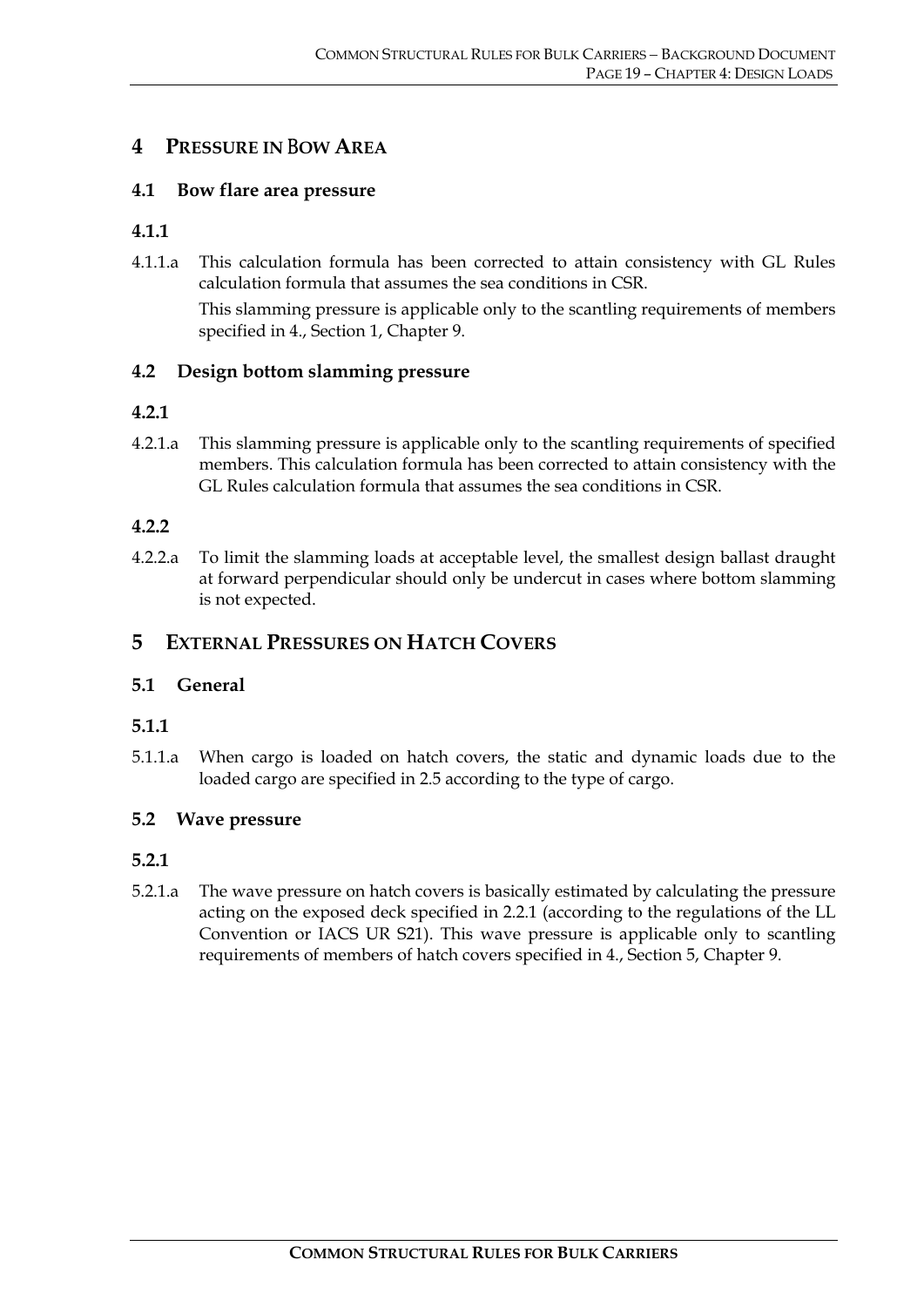## **SECTION 6 – INTERNAL PRESSURES AND FORCES**

## **1 LATERAL PRESSURE DUE TO DRY BULK CARGO**

#### **1.1 Dry bulk cargo upper surface**

## **1.1.1**

- 1.1.1.a When cargo of small density (*ρC*) is carried and the shape of the surface of the cargo reaches the upper end of the hatch coaming, the upper surface of the bulk cargo should be taken ignoring the topside tanks, based on practicality and safety and taking into account the friction effects between the cargo and the wall surfaces.
- 1.1.1.b The height of surface contour of loaded cargo  $(h<sub>C</sub>)$ , vertical distance from the inner bottom plating to the assumed bulk cargo upper surface) is determined assuming loaded condition with width equal to the width between side shell plating or longitudinal bulkheads surrounding the cargo in the cargo hold considering an equivalent volume of cargo.

#### **1.1.2**

1.1.2.a When cargo of high density such as iron ore is loaded in the cargo hold, the upper surface of the cargo does not reach the position of the upper deck. To set the cargo pressure applied on the inner bottom plating on the safe side, the height of the shape of the surface of cargo  $(h<sub>C</sub>)$  should be set assuming that the volume and mass (*M*) of the cargo remain unchanged, the upper surface of the cargo is considered as having a plane surface of width  $B_H/2$  on the centerline ( $B_H$  is the mean width of the cargo hold), and the shape of the cargo has inclined parts with an angle equal to half the angle of repose  $(\psi/2)$  at sides.

#### **1.2 Dry bulk cargo pressure in still water**

#### **1.2.1**

1.2.1.a The static pressure due to grain cargo is estimated from the position of the location to be studied, the height of the shape of the surface of loaded cargo  $(h<sub>C</sub>)$ , and the coefficient  $K_C$  ( $K_C$ =cos<sup>2</sup> $\alpha$  +  $K_0$ sin<sup>2</sup> $\alpha$ ) which takes the coefficient of earth pressure at rest *K*0, and the angle of the slant plate as parameters.

#### **1.3 Inertial pressure due to dry bulk cargo**

#### **1.3.1**

1.3.1.a The dynamic pressure due to inertial force of the grain cargo can be estimated by the position of the location to be studied, the height of the shape of the surface of loaded cargo  $(h<sub>C</sub>)$ , the coefficient  $K<sub>C</sub>$ , and the longitudinal, transverse and vertical accelerations at the center of gravity of the cargo hold specified in 3., Section 2, Chapter 4, for the load cases (H1, H2, F1, F2, R1, R2, P1 and P2) specified in 2, Section 4, Chapter 4.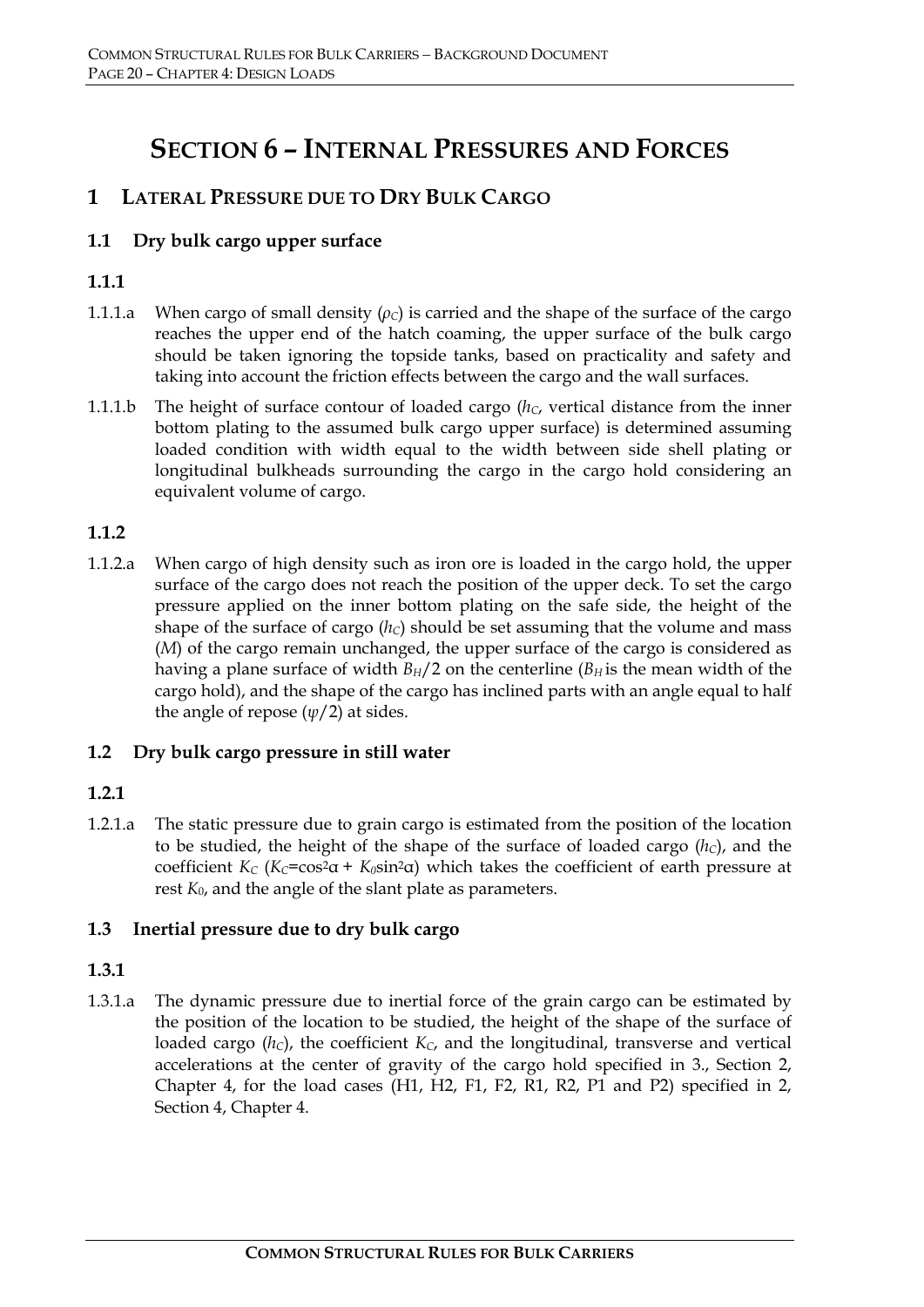## **1.4 Shear load due to dry bulk cargo**

#### **1.4.1**

1.4.1.a To consider a balance between the overall internal pressure or force (gravity and inertial force due to vertical acceleration) in the vertical direction of the FE structural model in direct structural analysis, shear load according to the calculation formula shown in 1.4.1 should be considered in addition to the static internal pressure and dynamic internal pressure according to the calculation formula shown in 1.2.1 and 1.3.1.

#### **1.4.2**

1.4.2.a Only inertial forces due to longitudinal and transverse accelerations exist in the longitudinal and transverse directions of the ship because of basically the same reasons as in 1.4.1, and therefore, shear load is applied on the inner bottom plating to consider the balance of overall forces (inertial force due to acceleration) in the longitudinal and transverse directions of the FE structural model. The shear load is considered only for direct structural analysis.

## **2 LATERAL PRESSURE DUE TO LIQUID**

#### **2.1 Pressure due to liquid in still water**

#### **2.1.1**

2.1.1.a Pressure due to liquid in still water is calculated based on the head of liquid including the height of air pipe, in principle. The setting pressure is to be considered when a safety valve is provided. Also, the pressure due to liquid in still water is taken as 25 kN/m2 or greater for assessment of local strength.

#### **2.1.2**

2.1.2.a If ballast water exchange is scheduled by the flow-through method, the pressure due to liquid in still water is taken as 25 kN/m2 and greater for direct strength analysis specified in Chapter 7 and for local strength assessment. To generate a higher pressure by design of piping and pumps, high pressure needs to be considered.

#### **2.2 Inertial pressure due to liquid**

#### **2.2.1**

- 2.2.1.a The internal dynamic pressure due to liquid can be estimated for general load cases (H1, H2, F1, F2, R1, R2, P1 and P2) by multiplying the longitudinal, transverse and vertical accelerations at the centerline of cargo holds or tanks by the distance from the reference point to the assessment point.
- 2.2.1.b Fig. 3.1(a) and (b) show the dynamic internal pressure distributions due to longitudinal and vertical accelerations respectively for load case H1. Also, Fig. 3.2 (a) and (b) show the dynamic internal pressure distributions due to transverse and vertical accelerations respectively in load cases R1 or P1. Furthermore, Fig. 3.2(c) shows the combined dynamic internal pressure distribution due to transverse and vertical accelerations.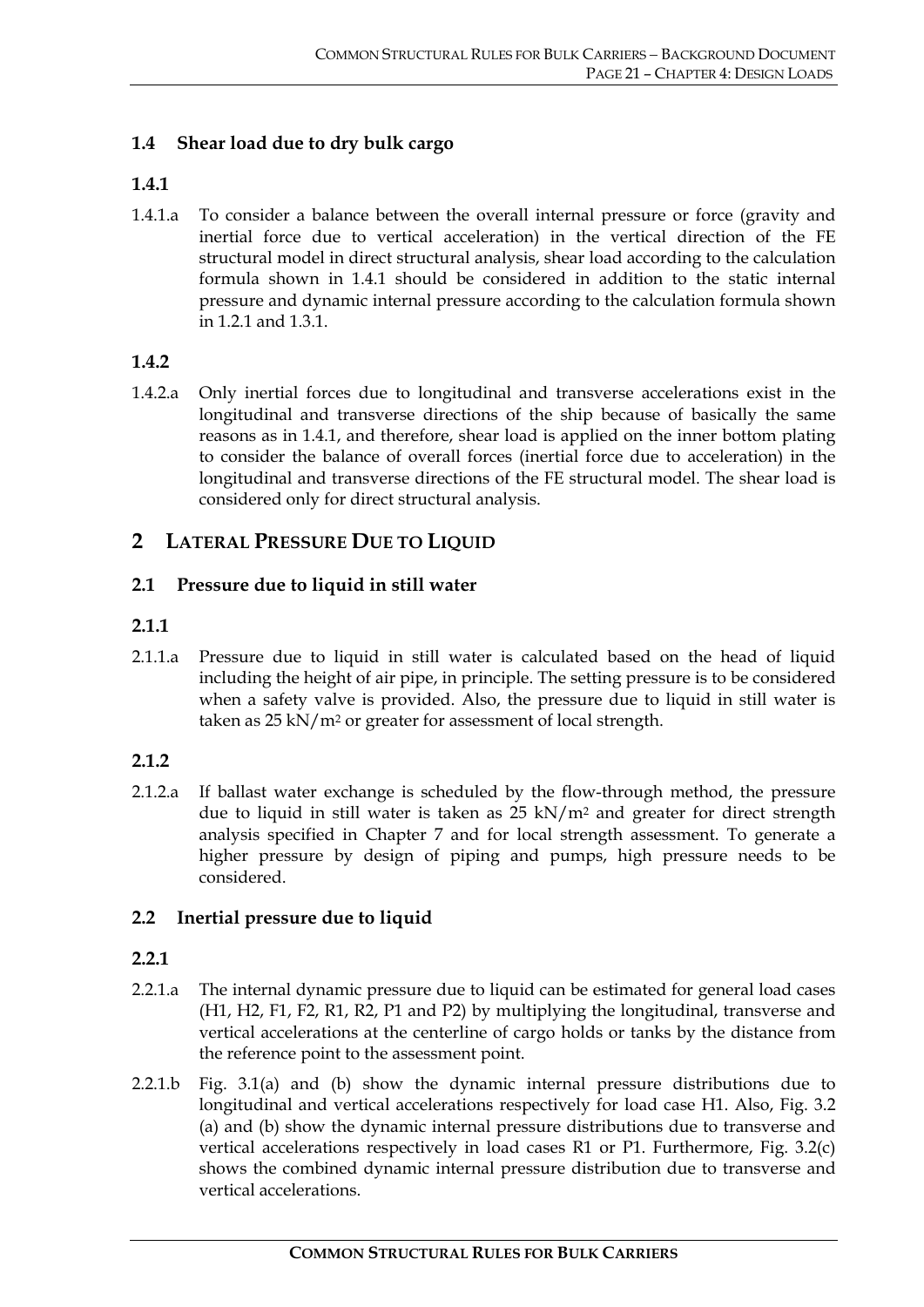

(a) Dynamic internal pressure distribution due to *a* 



(b) Dynamic internal pressure distribution due to *az*

Fig. 3.1 Dynamic internal pressure distributions due to longitudinal and vertical accelerations for load case H1



(a) Dynamic internal pressure distribution due to  $a_Y$ 



(b) Dynamic internal pressure distribution due to  $a_Z$ 



(c) Dynamic internal pressure distribution due to the combination of accelerations  $a_Y$ and  $a_Z$ Fig. 3.2 Dynamic internal pressure distribution due to transverse acceleration (*a<sub>Y</sub>*), vertical acceleration ( $a_Z$ ) and the combination of  $a_Y$  and  $a_Z$  in load case R1 or P1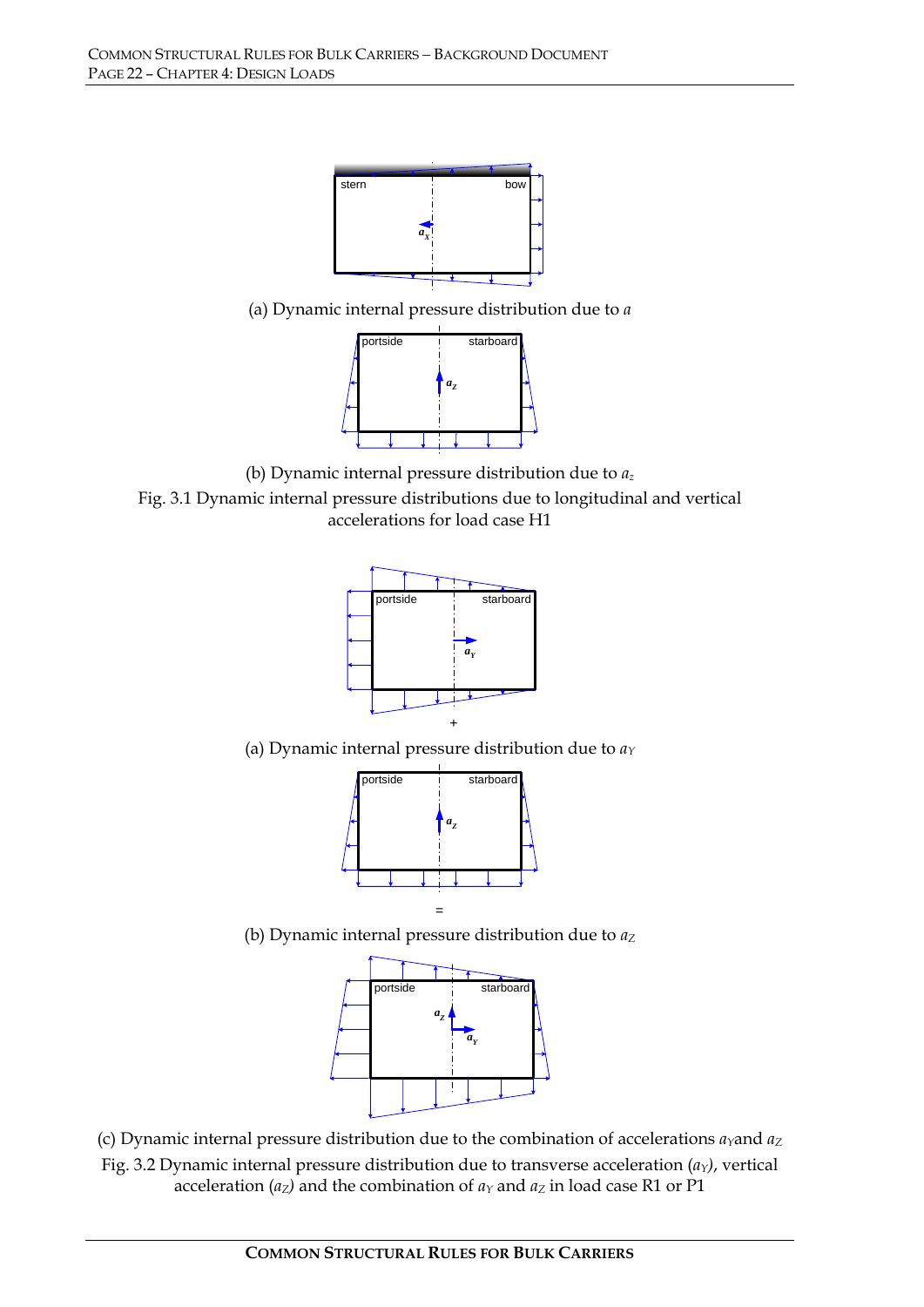## **3 LATERAL PRESSURES AND FORCES IN FLOODED CONDITION**

## **3.1 Application**

#### **3.1.1**

3.1.1.a Regulations for pressure in the general case are shown in 3.2, those for the special case of corrugated transverse bulkhead are shown in 3.3 and those for the special case of double bottom are shown in 3.4 in the flooded condition, according to the members studied.

#### **3.2 General**

#### **3.2.1**

3.2.1.a Structural members corresponding to the general case are plate members that form the boundaries of compartments in which liquid is not carried except inner bottom plating and side shell. The pressure applied on these plate members can be estimated from the formula specified in 3.2.1, Section 6, Chapter 4.

#### **3.3 Transverse vertically corrugated watertight bulkheads**

#### **3.3.1 Application**

3.3.1.a The regulation is in accordance with the regulation of IACS UR S18. For each cargo hold, the flooded condition is considered independently.

#### **3.3.2 General**

3.3.2.a The regulation is in accordance with the regulation of IACS UR S18.

#### **3.3.3 Flooding level**

- 3.3.3.a The regulation is in accordance with the regulation of IACS UR S18.
- **3.3.4 Pressures and forces on a corrugation in non-flooded bulk cargo loaded holds**
- 3.3.4.a The regulation is in accordance with the regulation of IACS UR S18.

#### **3.3.5 Pressures and forces on a corrugation in flooded bulk cargo loaded holds**

3.3.5.a The regulation is in accordance with the regulation of IACS UR S18.

#### **3.3.6 Pressures and forces on a corrugation in flooded empty holds**

3.3.6.a The regulation is in accordance with the regulation of IACS UR S18.

#### **3.3.7 Resultant pressure and forces**

3.3.7.a The regulation is in accordance with the regulation of IACS UR S18.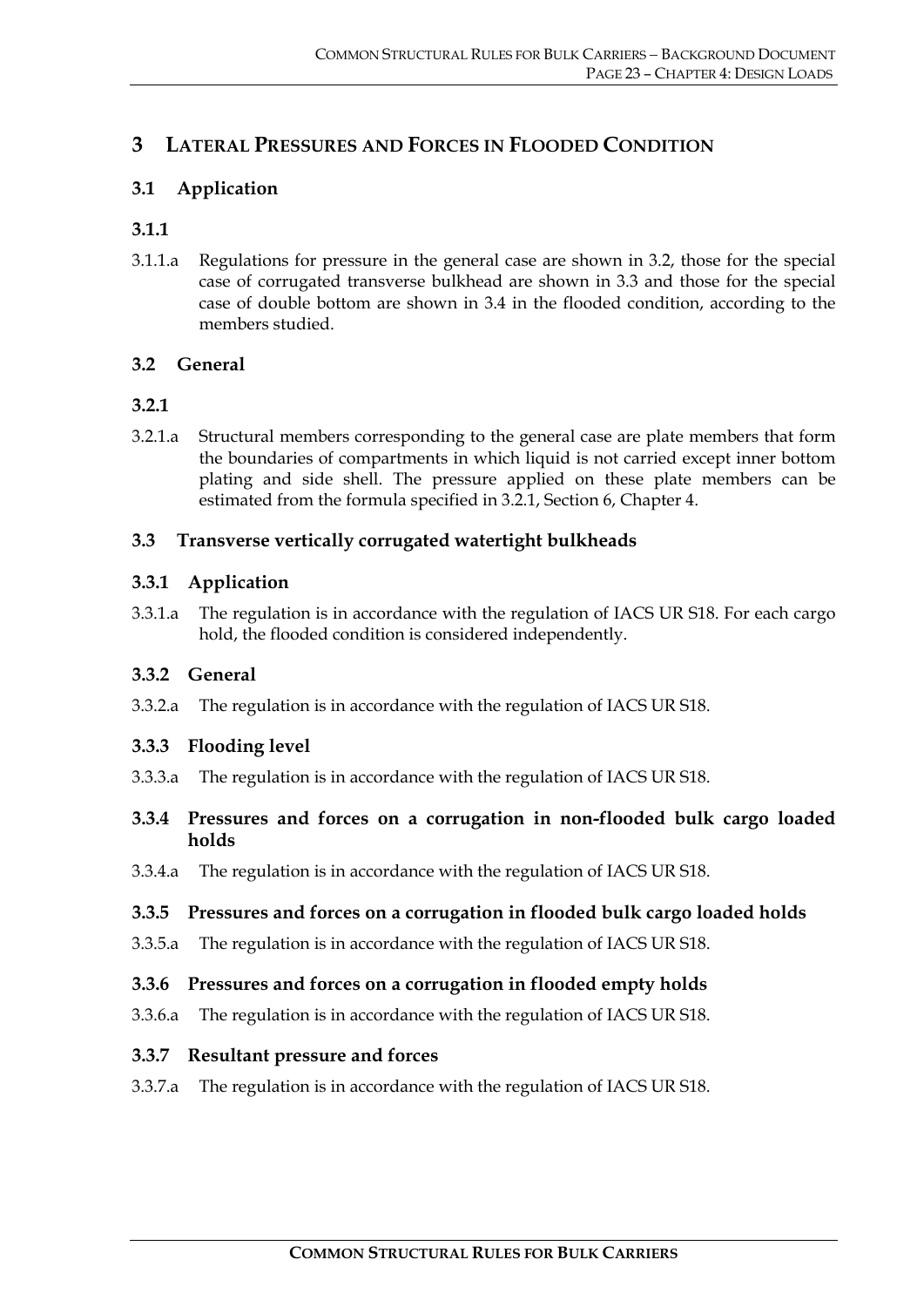#### **3.4 Double bottom**

#### **3.4.1 Application**

3.4.1.a The regulation is based on the regulation of IACS UR S20. For each cargo hold, the flooded condition is considered independently.

#### **3.4.2 General**

3.4.2.a The regulation is based on the regulation of IACS UR S20.

#### **3.4.3 Flooding level**

3.4.3.a The regulation is based on the regulation of IACS UR S20.

#### **4 TESTING LATERAL PRESSURE**

#### **4.1 Still water pressure**

#### **4.1.1**

4.1.1.a During local strength assessment of plate members and stiffeners for which hydrostatic testing is required, the still water pressure due to the hydrostatic test is estimated from the water head of the hydrostatic test, and compartments and positions of structural members.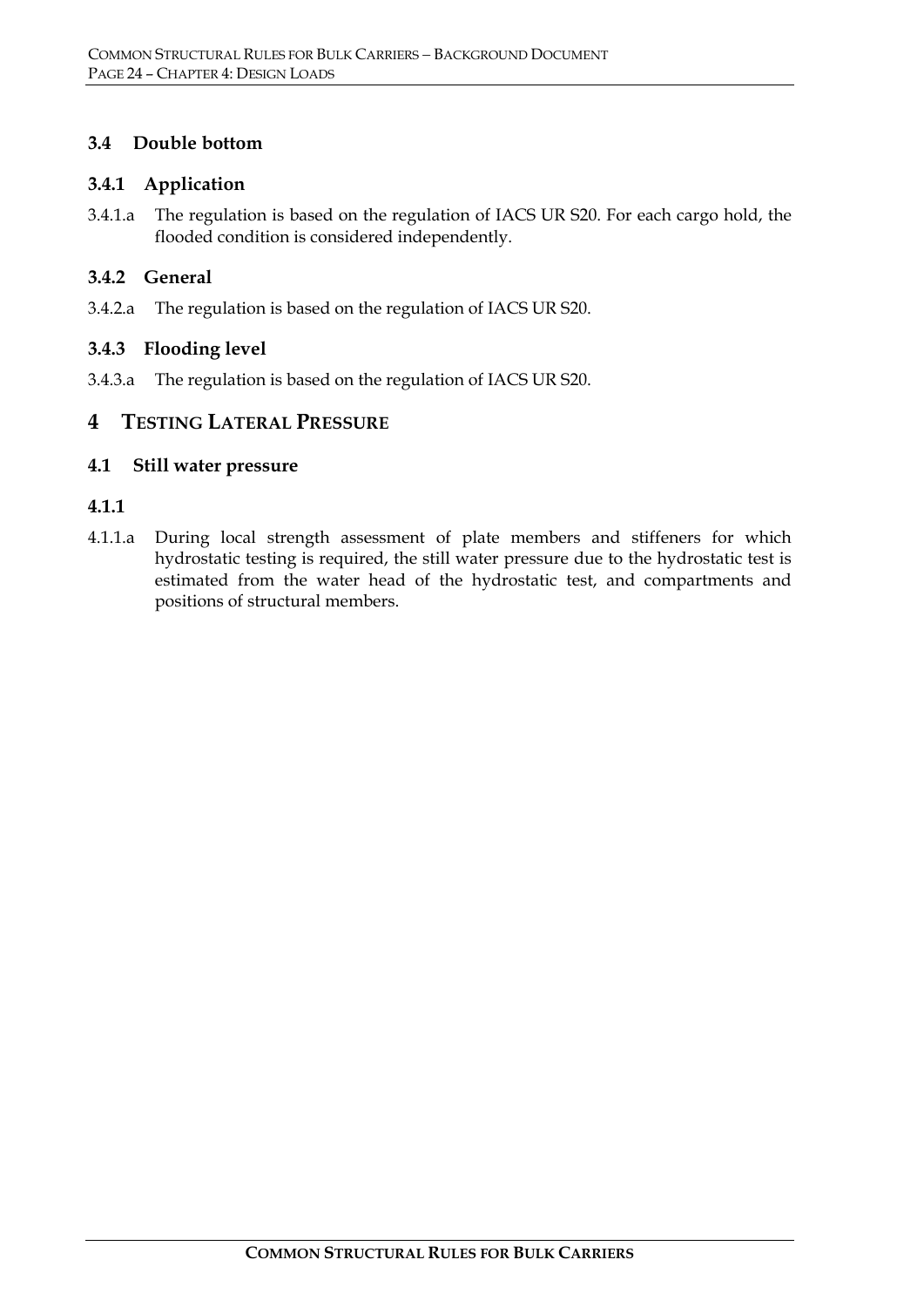## **SECTION 7 – LOADING CONDITIONS**

## **1 APPLICATION**

## **1.1 Ships having a length (L) less than 150 m**

## **1.1.1**

1.1.1.a IACS UR S25 is a regulation applicable to bulk carriers of 150 m and greater in length. For bulk carriers under 150 m in length, the requirement is to design based on the loading conditions actually assumed regardless of the requirements of IACS UR S25.

#### **1.2 Ships having a length (L) of 150 m and above**

#### **1.2.1**

1.2.1.a This regulation is in accordance with IACS UR S25.

#### **1.2.2**

1.2.2.a This regulation is in accordance with IACS UR S25.

#### **1.2.3**

1.2.3.a This regulation is in accordance with IACS UR S25.

#### **1.2.4**

1.2.4.a This regulation is in accordance with IACS UR S25.

#### **1.2.5**

1.2.5.a This regulation is in accordance with IACS UR S25.

## **2 GENERAL**

#### **2.1 Design loading conditions – General**

- **2.1.1**
- 2.1.1.a This regulation is in accordance with IACS UR S25.

#### **2.1.2 BC-C**

2.1.2.a This regulation is in accordance with IACS UR S25.

#### **2.1.3 BC-B**

2.1.3.a This regulation is in accordance with IACS UR S25.

#### **2.1.4 BC-A**

2.1.4.a This regulation is in accordance with IACS UR S25.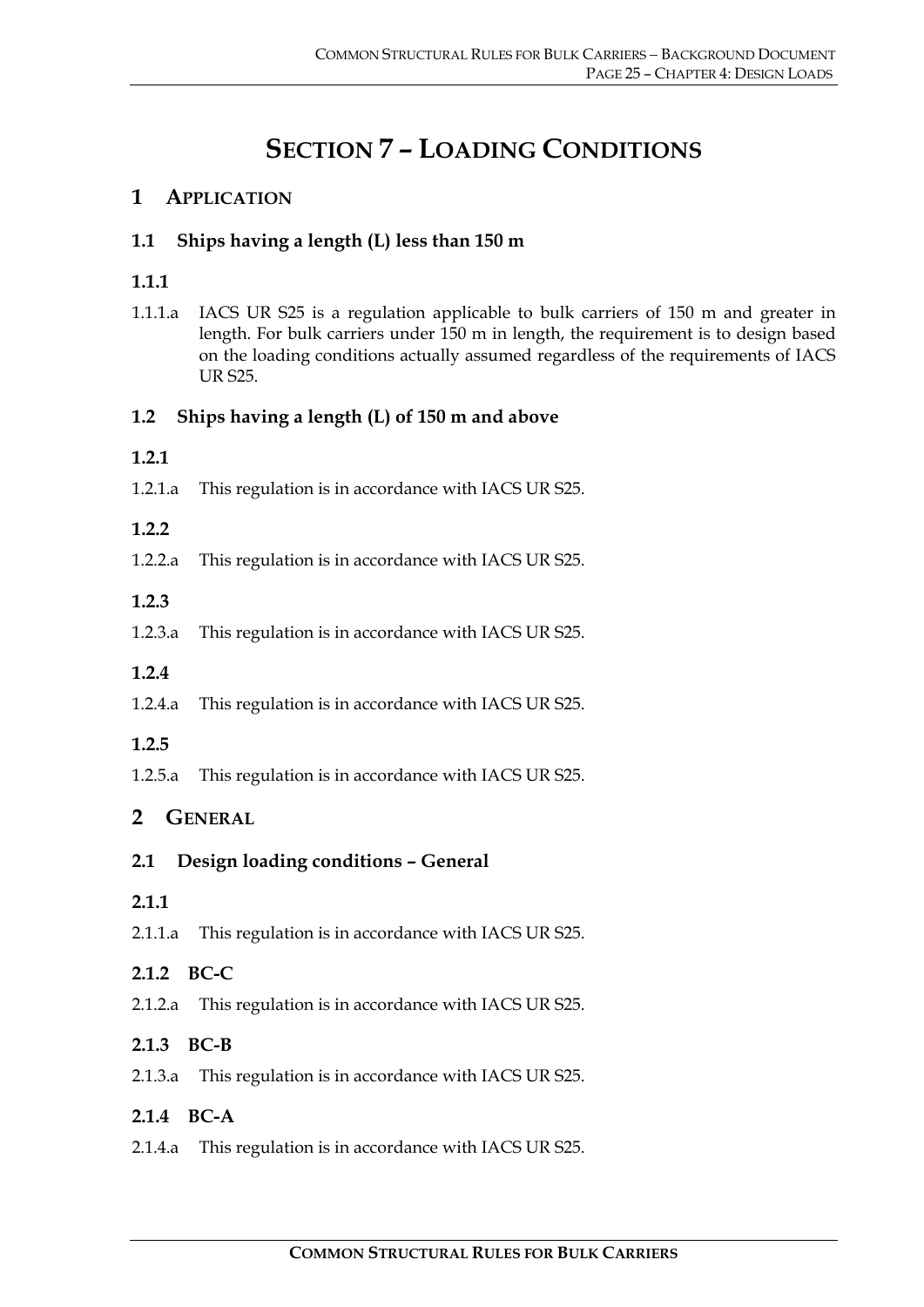## **2.2 Applicable ballast conditions**

#### **2.2.1 Ballast tank capacity and disposition**

2.2.1.a This regulation is in accordance with IACS UR S25.

## **2.2.2 Strength requirements**

2.2.2.a This regulation is in accordance with IACS UR S25.

## **2.3 Departure and arrival conditions**

## **2.3.1**

2.3.1.a This regulation is in accordance with IACS UR S25.

## **3 DESIGN LOADING CONDITIONS FOR LOCAL STRENGTH**

## **3.1 Definitions**

## **3.1.1**

3.1.1.a This regulation is in accordance with IACS UR S25.

## **3.2 Applicable general conditions**

## **3.2.1**

3.2.1.a This regulation is in accordance with IACS UR S25.

## **3.2.2**

3.2.2.a This regulation is in accordance with IACS UR S25.

## **3.2.3**

3.2.3.a This regulation is in accordance with IACS UR S25.

## **3.3 Additional conditions applicable except when additional service feature {no MP} is assigned**

## **3.3.1**

3.3.1.a This regulation is in accordance with IACS UR S25.

## **3.3.2**

3.3.2.a This regulation is in accordance with IACS UR S25.

## **3.3.3**

3.3.3.a This regulation is in accordance with IACS UR S25.

## **3.3.4**

3.3.4.a This regulation is in accordance with IACS UR S25.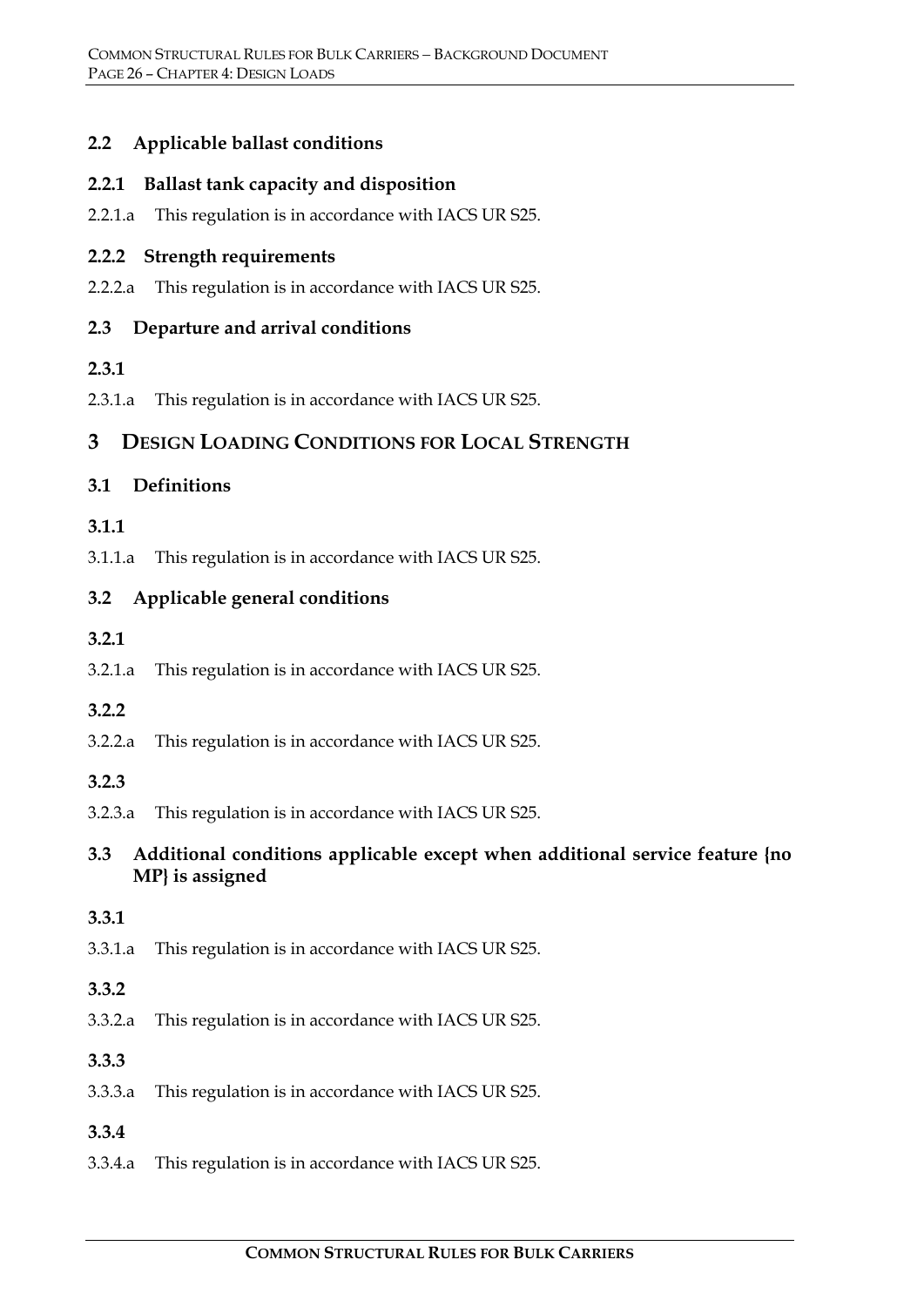## **3.4 Additional conditions applicable for BC-A only**

- **3.4.1**
- 3.4.1.a This regulation is in accordance with IACS UR S25.
- **3.4.2**
- 3.4.2.a This regulation is in accordance with IACS UR S25.

#### **3.4.3**

3.4.3.a This regulation is in accordance with IACS UR S25.

#### **3.5 Additional conditions applicable for ballast hold(s) only**

#### **3.5.1**

3.5.1.a This regulation is in accordance with IACS UR S25.

## **3.6 Additional conditions applicable during loading and unloading in harbour only**

#### **3.6.1**

3.6.1.a This regulation is in accordance with IACS UR S25.

#### **3.6.2**

3.6.2.a This regulation is in accordance with IACS UR S25.

#### **3.6.3**

3.6.3.a This regulation is in accordance with IACS UR S25.

#### **3.7 Hold mass curves**

- **3.7.1**
- 3.7.1.a This regulation is in accordance with IACS UR S25.

#### **3.7.2**

3.7.2.a This regulation is in accordance with IACS UR S25.

#### **4 DESIGN LOADING CONDITIONS FOR DIRECT STRENGTH ANALYSIS**

#### **4.1 Loading patterns**

#### **4.1.1**

4.1.1.a Loading conditions to be considered in direct strength analysis are categorized by type of ship (by notation) summarized in Table 1 of the Rules.

#### **4.1.2**

4.1.2.a Separate considerations are necessary for special loading.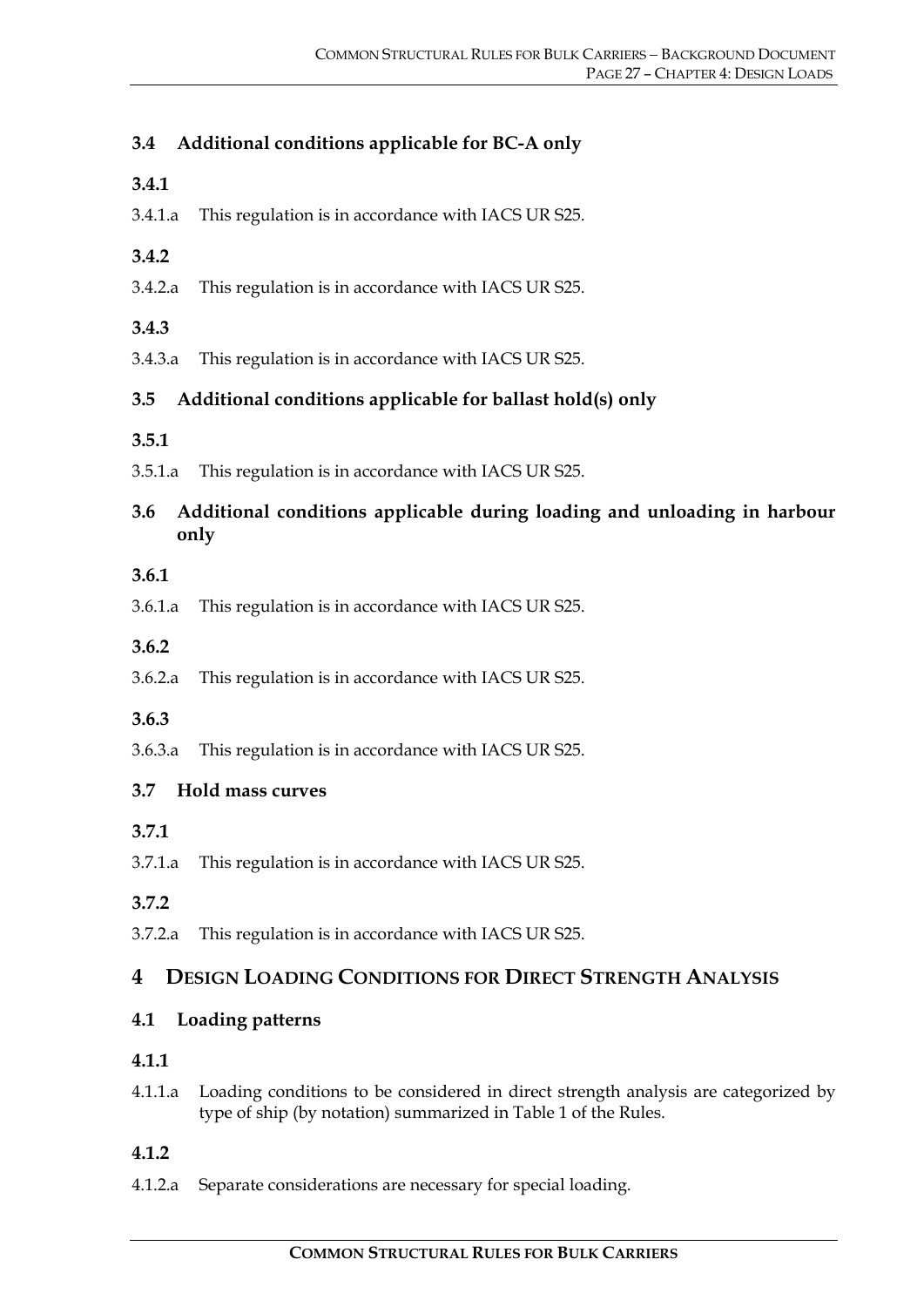#### **4.2 Still water vertical bending moment and shear force**

#### **4.2.1**

4.2.1.a The loading conditions and load cases (design wave) are combined in direct strength analysis, but in this case, the still water vertical bending moment to be considered is specified in Table 2 of the Rules. Basically, from the permissible hogging and sagging values, those values that yield more severe results for the assumed loading conditions, or both are to be considered. However, still water vertical bending moments that do not normally occur are exempted. Moreover, still water vertical bending moment in the homogenous loading condition is taken as 50% of the permissible value. As specified in Table 3 of the Rules, the permissible still water vertical shear force needs to be considered in shear force analysis, but the loading conditions for which analysis is to be performed were restricted to those in which high shear forces occur, such as the alternate loading condition. Also, only the H and F load cases corresponding to the head seas and following seas respectively, were considered.

#### **4.2.2**

4.2.2.a It is considered that for this topic, no information in addition to that shown in the Rules is necessary to explain the background.

#### **4.3 Application**

#### **4.3.1**

4.3.1.a It is considered that for this topic, no information in addition to that shown in the Rules is necessary to explain the background.

#### **4.3.2**

4.3.2.a It is considered that for this topic, no information in addition to that shown in the Rules is necessary to explain the background.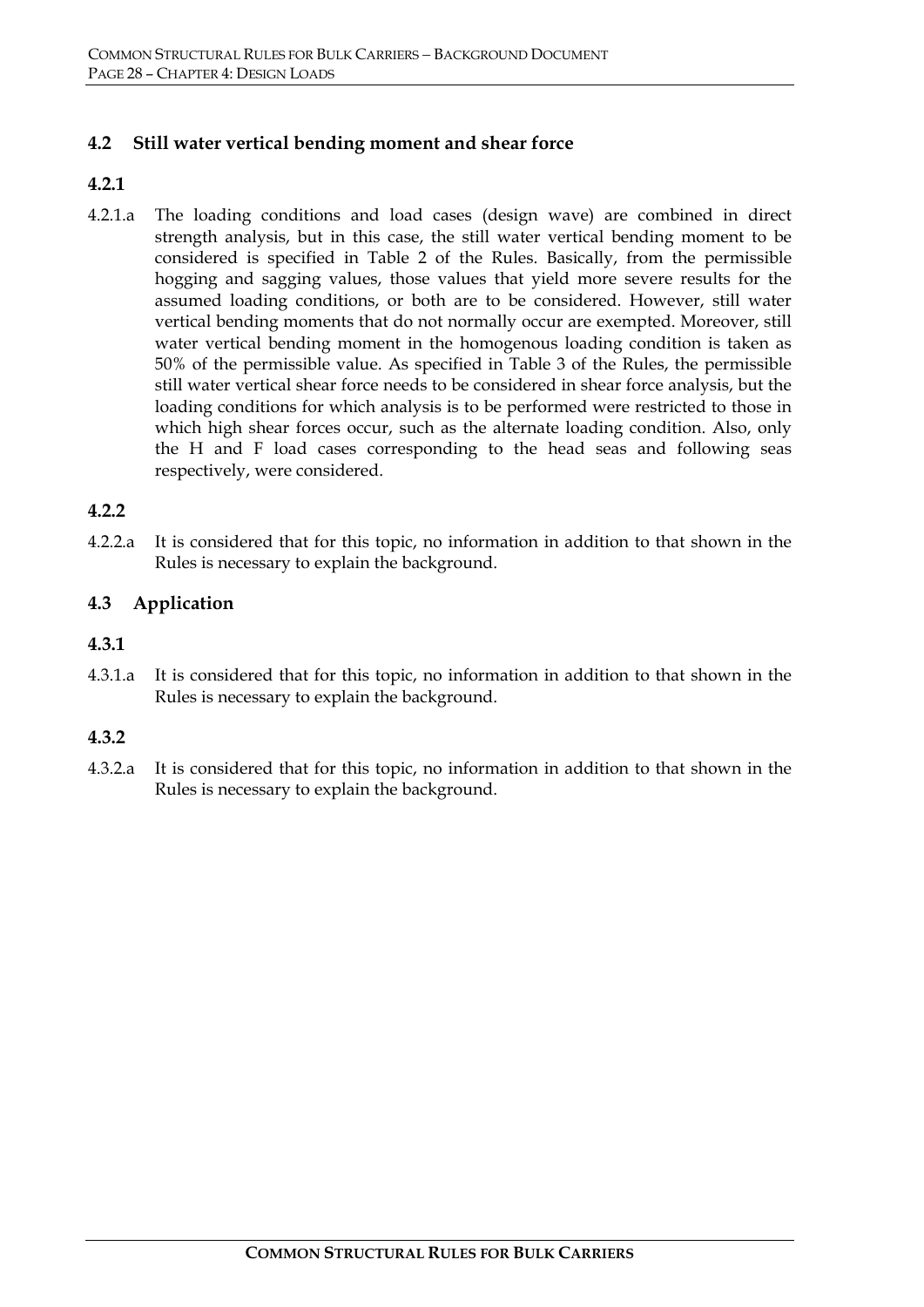## **SECTION 8 – LOADING MANUAL AND LOADING INSTRUMENT**

## **1 GENERAL**

## **1.1 All ships**

## **1.1.1**

1.1.1.a The regulation is based on IACS UR S1 and S2.

## **1.2 Ships equal to or greater than 150 m in length (L)**

## **1.2.1**

1.2.1.a The regulation is based on IACS UR S1 and S2.

## **2 LOADING MANUAL**

## **2.1 Definitions**

## **2.1.1 All ships**

2.1.1.a The regulation is based on IACS UR S1 and S2.

## **2.1.2 Ships equal to or greater than 150 m in length (L)**

2.1.2.a The regulation is based on IACS UR S1 and S2.

## **2.2 Conditions of approval**

## **2.2.1 All ships**

2.2.1.a The regulation is based on IACS UR S1 and S2.

## **2.2.2 Ships equal to or greater than 150 m in length (L)**

2.2.2.a The regulation is based on IACS UR S1 and S2.

## **2.3 Language**

## **2.3.1**

2.3.1.a The regulation is based on IACS UR S1 and S2.

## **3 LOADING INSTRUMENT**

## **3.1 Definitions**

## **3.1.1 All ships**

3.1.1.a The regulation is based on IACS UR S1 and S2.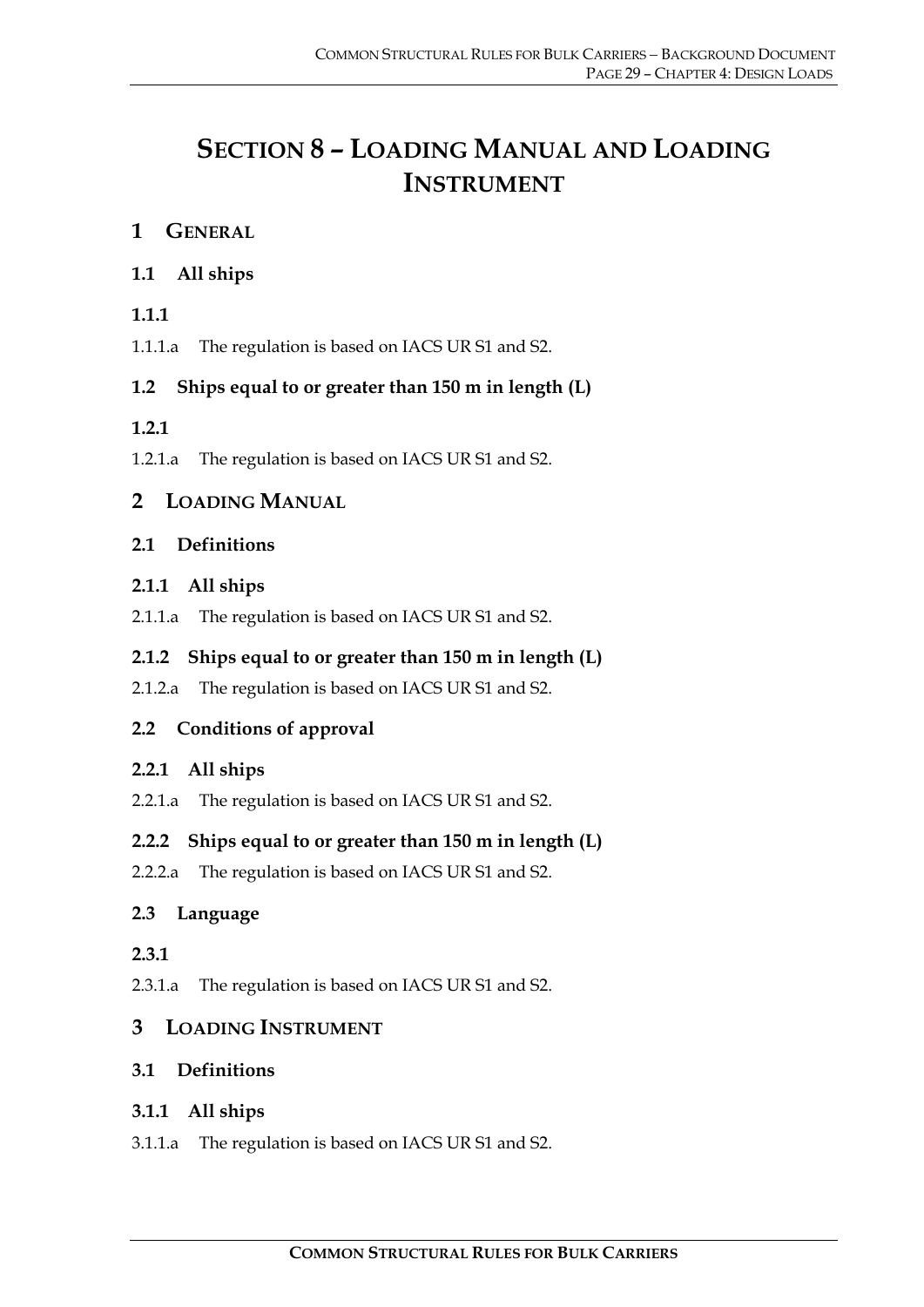## **3.1.2 Ships equal to or greater than 150 m in length (L)**

3.1.2.a The regulation is based on IACS UR S1 and S2.

## **3.2 Conditions of approval**

#### **3.2.1 All ships**

3.2.1.a The regulation is based on IACS UR S1 and S2.

## **3.2.2 Ships equal to or greater than 150 m in length (L)**

3.2.2.a The regulation is based on IACS UR S1 and S2.

#### **3.2.3**

3.2.3.a The regulation is based on IACS UR S1 and S2.

## **3.2.4**

3.2.4.a The regulation is based on IACS UR S1 and S2.

#### **3.2.5**

3.2.5.a The regulation is based on IACS UR S1 and S2.

## **4 ANNUAL AND CLASS RENEWAL SURVEY**

## **4.1 General**

## **4.1.1**

4.1.1.a The regulation is based on IACS UR S1 and S2.

## **4.1.2**

4.1.2.a The regulation is based on IACS UR S1 and S2.

## **4.1.3**

4.1.3.a The regulation is based on IACS UR S1 and S2.

## **5 GUIDANCE FOR LOADING/UNLOADING SEQUENCES**

## **5.1 General**

#### **5.1.1**

5.1.1.a The regulation is based on IACS UR S1 and S2.

## **5.1.2**

5.1.2.a The regulation is based on IACS UR S1 and S2.

## **5.1.3**

5.1.3.a The regulation is based on IACS UR S1 and S2.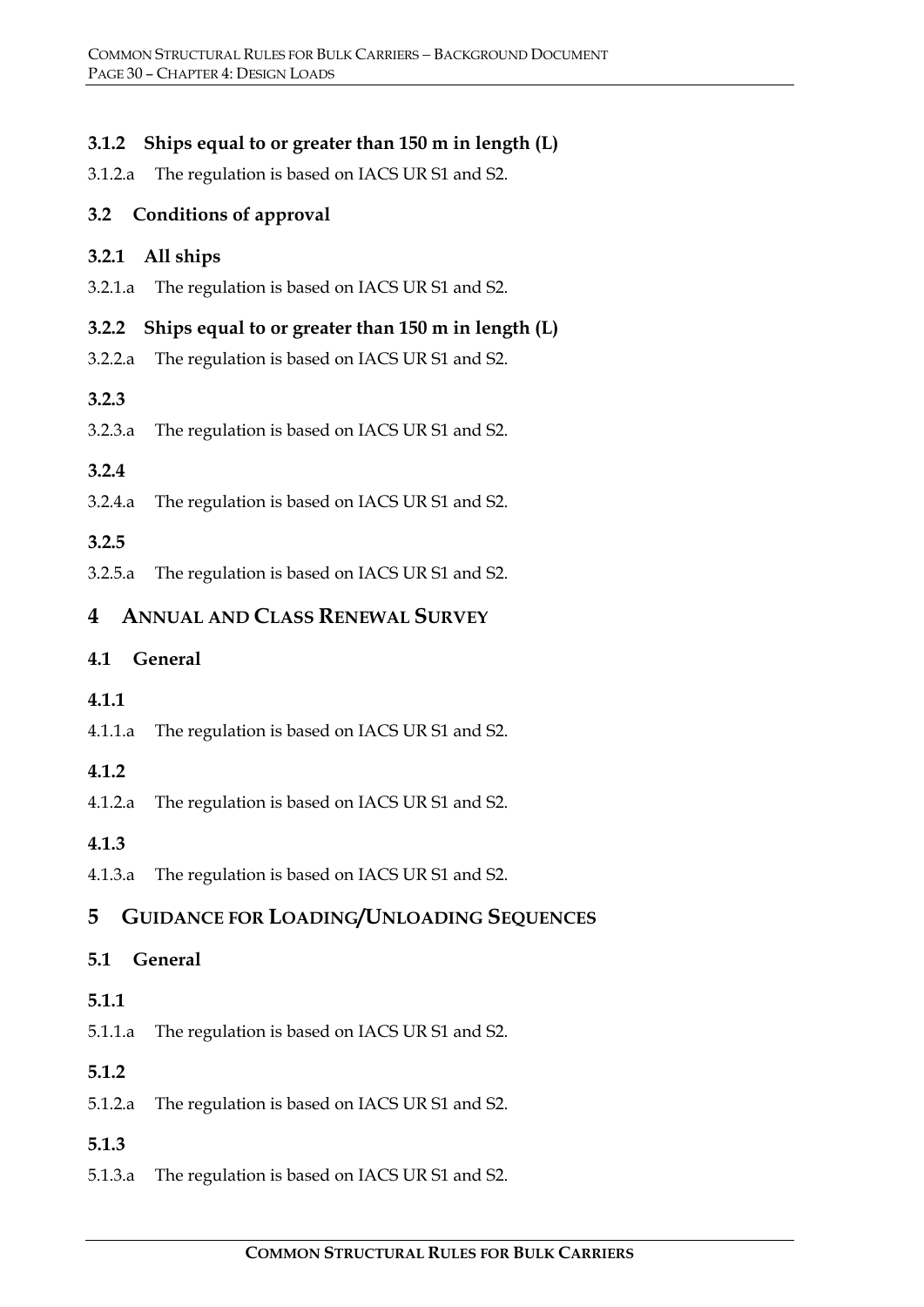## **5.1.4**

5.1.4.a The regulation is based on IACS UR S1 and S2.

#### **5.1.5**

5.1.5.a The regulation is based on IACS UR S1 and S2.

#### **5.1.6**

5.1.6.a The regulation is based on IACS UR S1 and S2.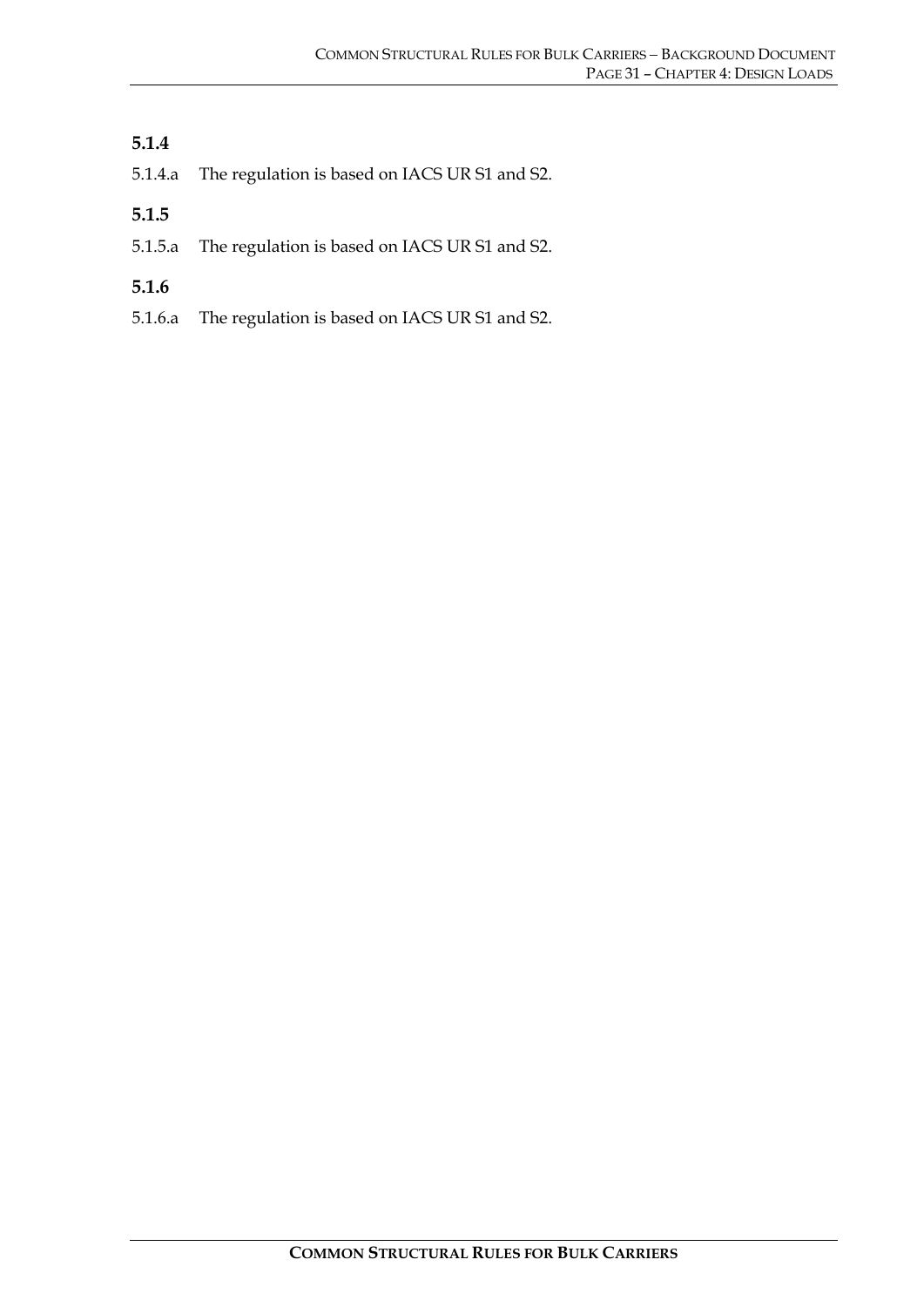## **APPENDIX 1 – HOLD MASS CURVES**

## **1 GENERAL**

## **1.1 Application**

## **1.1.1**

1.1.1.a CSR for Bulk Carriers is applicable to typical bulk carriers with topside tanks and bilge hopper tanks. For these ships of length 150 m and greater, class notations "BC-A," "BC-B," or "BC-C" may be assigned according to the regulations of 3.1, Section 1, Chapter 1.

## **1.1.2**

1.1.2.a It is considered that for this topic, no information in addition to that shown in the Rules is necessary to explain the background.

## **1.1.3**

1.1.3.a It is considered that for this topic, no information in addition to that shown in the Rules is necessary to explain the background.

#### **1.1.4**

1.1.4.a It is considered that for this topic, no information in addition to that shown in the Rules is necessary to explain the background.

## **2 MAXIMUM AND MINIMUM MASSES OF CARGO IN EACH HOLD**

#### **2.1 Maximum permissible mass and minimum required masses of single cargo hold in seagoing condition**

## **2.1.1 General**

2.1.1.a It is considered that for this topic, no information in addition to that shown in the Rules is necessary to explain the background.

## **2.1.2 BC-A ship**

2.1.2.a The examples of hold mass curves for BC-A ships covered by the standard loading conditions in Chapter 4 Section 7 are described in this paragraph.

## **2.1.3 BC-A ship with {No MP}**

2.1.3.a The examples of hold mass curves for BC-A ships with {No MP} covered by the standard loading conditions in Chapter 4 Section 7 are described in this paragraph.

## **2.1.4 BC-B and BC-C ships**

2.1.4.a The examples of hold mass curves for BC-B and BC-C ships covered by the standard loading conditions in Chapter 4 Section 7 are described in this paragraph.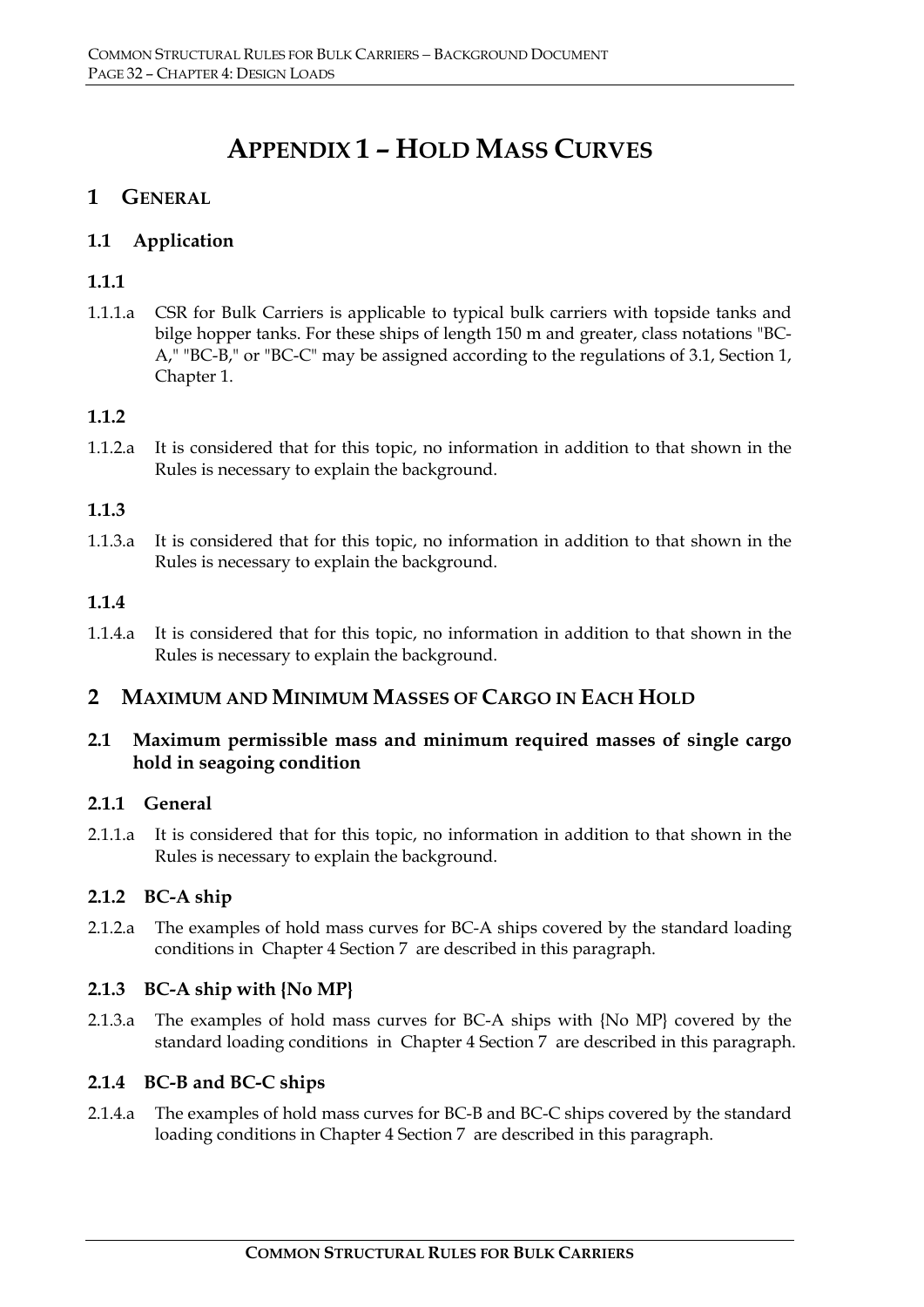## **2.1.5 BC-B and BC-C ships with {No MP}**

2.1.5.a The examples of hold mass curves for BC-B and BC-C ships with {No MP} covered by the standard loading conditions in Chapter 4 Section 7 are described in this paragraph.

#### **2.2 Maximum permissible mass and minimum required masses of single cargo hold in harbour condition**

#### **2.2.1 General**

2.2.1.a It is considered that for this topic, no information in addition to that shown in the Rules is necessary to explain the background.

#### **2.2.2 All ships**

2.2.2.a The examples of hold mass curves for all ships covered by the standard loading conditions in Chapter 4 Section 7 are described in this paragraph.

## **3 MAXIMUM AND MINIMUM MASSES OF CARGO OF TWO ADJACENT HOLDS**

#### **3.1 Maximum permissible mass and minimum required masses of two adjacent holds in seagoing condition**

#### **3.1.1 General**

3.1.1.a It is considered that for this topic, no information in addition to that shown in the Rules is necessary to explain the background.

#### **3.1.2 BC-A ships**

3.1.2.a The examples of hold mass curves for BC-A ships covered by the standard loading conditions in Chapter 4 Section 7 are described in this paragraph.

#### **3.1.3 BC-B and BC-C ships**

3.1.3.a The examples of hold mass curves for BC-B and BC-C ships covered by the standard loading conditions in Chapter 4 Section 7 are described in this paragraph

#### **3.2 Maximum permissible mass and minimum required masses of two adjacent cargo holds in harbour condition**

#### **3.2.1 General**

3.2.1.a It is considered that for this topic, no information in addition to that shown in the Rules is necessary to explain the background.

#### **3.2.2 All ships**

3.2.2.a The examples of hold mass curves for all ships covered by the standard loading conditions in Chapter 4 Section 7 are described in this paragraph.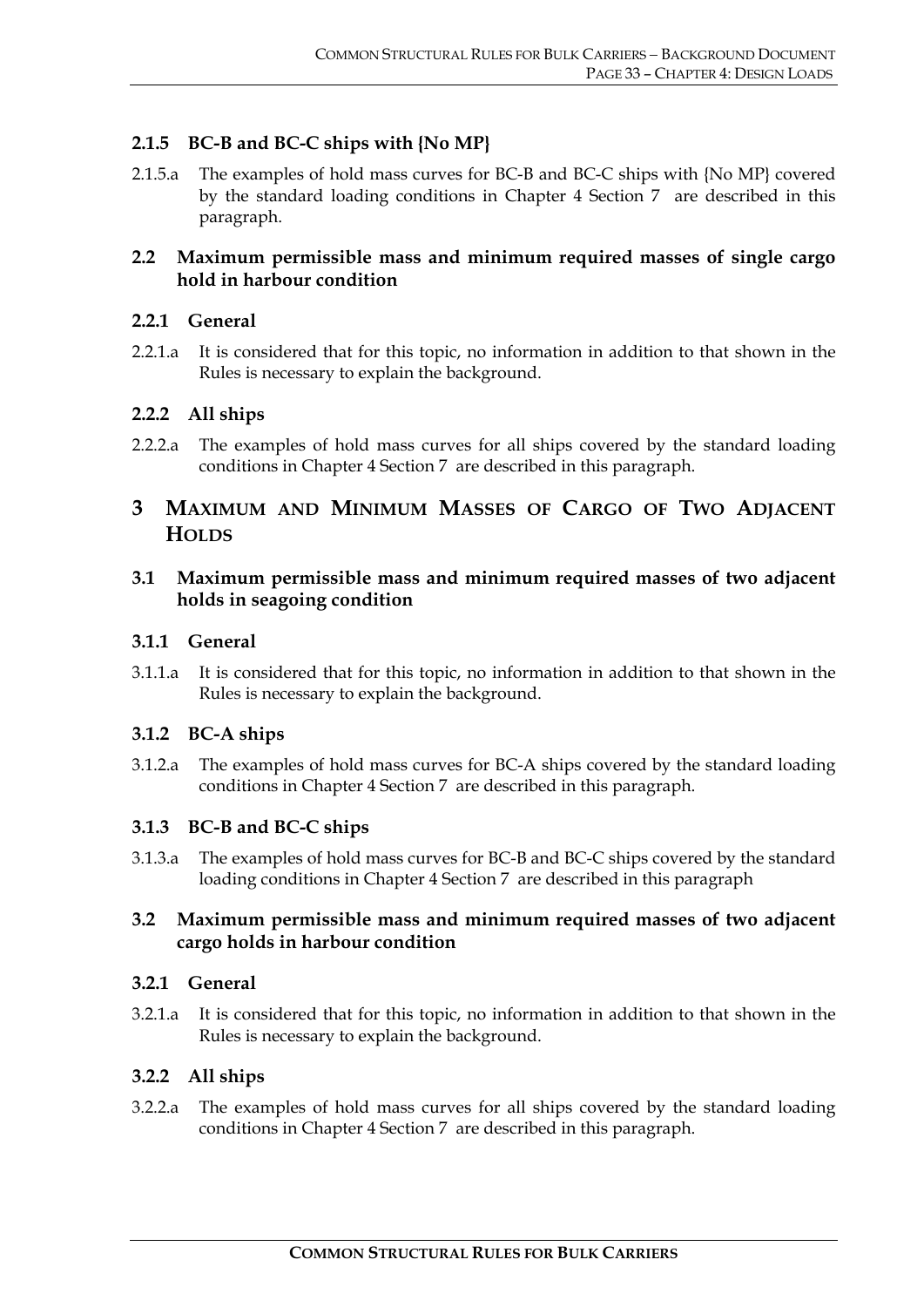## **APPENDIX 2 – STANDARD LOADING CONDITION FOR DIRECT STRENGTH ANALYSIS**

Regulations related to loading conditions, drafts, load cases, still water vertical bending moment and so on, to be considered for direct strength calculation are given in Section 7, Chapter 4 of the Rules. Details of these requirements, however, are summarized in Appendix 2. The loading conditions assumed were denoted using figures, and the drafts, load cases, still water vertical bending moment and so on, were also summarized together for the convenience of designers. From the results of test calculations, load cases that were determined as dominant were specified.